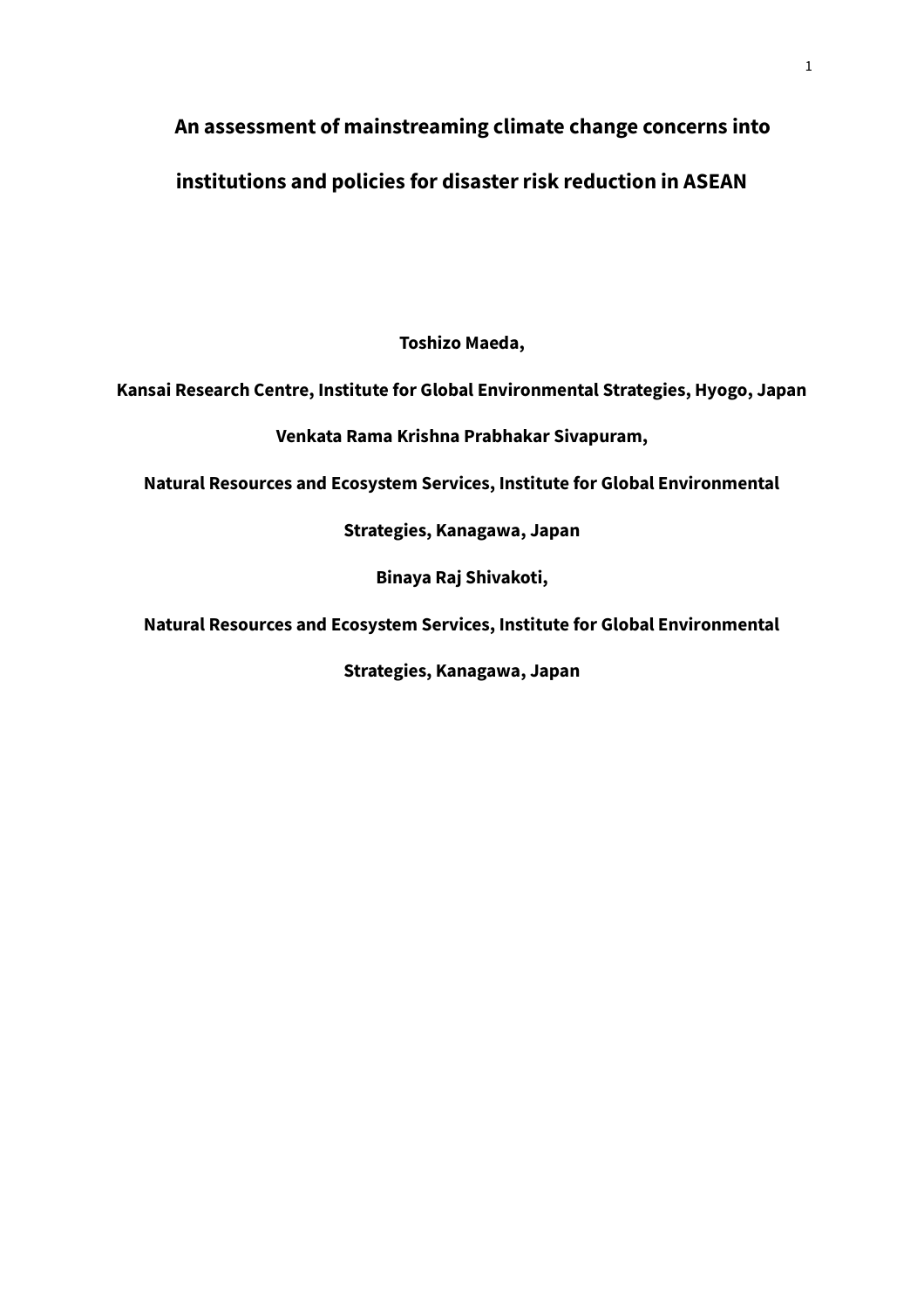#### **Introduction and background**

Countries in Southeast Asia are highly vulnerable to climate change as is evident from the rise in disaster events, including flood, storm, storm surge, rain-induced landslide and drought, and the severity and scale of their impact (JICA et al., 2018). The member states of the Association of Southeast Asian Nations (ASEAN) are on the pathway to rapid economic and social development, but their prospects are at risk if threats posed by climate change and associated disaster risks are not addressed adequately with a sense of urgency (ASEAN, 2017).

The Sendai Framework for Disaster Risk Reduction 2015-2030 (SFDRR) advocated coordination among all the relevant institutions and stakeholders for effective DRR (UNISDR, 2015). It also recognized the importance of addressing climate change and related vulnerabilities for overall risk reduction. Practitioners and policy makers have been called for coordination between climate change adaptation (CCA) and disaster risk reduction (DRR) agencies in their risk reduction strategies (UNISDR, 2012; Leitner et al., 2018; Forino et al., 2015). Such a coordination will help in efficient implementation of projects and programmes as well as integration of relevant policies with greater effectiveness (Mitchell & Aalst, 2008).

The ASEAN Committee on Disaster Management (ACDM) has a legally-binding regional agreement called the ASEAN Agreement on Disaster Management and Emergency Response (AADMER) that corresponds to the Hyogo Framework for Action 2005-2015 (ASEAN, 2014). Associated periodic work programmes have been adopted to implement it and coordination of policies and activities for DRR and CCA has been listed as one of the priority programmes. Particularly the Work Programme 2013-2015 selected the 'Strengthening institutional and policy framework on disaster risk reduction (DRR) and climate change adaptation (CCA) integration' as a Concept Note No. 20 (CN20) of the flagship and priority projects (ASEAN, 2013). In addition, leaders of the ASEAN adopted the Declaration on Institutionalising the Resilience of ASEAN and its Communities and Peoples to Disaster and Climate Change at the 26<sup>th</sup> ASEAN Summit in 2015, in which the ACDM was appointed as a focal point for cross-sectoral cooperation on resilience building at regional level (ASEAN, 2015).

Keeping the above background in view, a study was carried out to assess the status of DRR-CCA coordination and integration in ten ASEAN Member States (AMS) in cooperation with the ASEAN Working Group on Prevention and Mitigation (WG P&M) of the ACDM with support from the technical cooperation project of the Japan International Cooperation Agency (JICA) (JICA et al., 2018). This paper presents the results of the study succinctly and outlines salient features of the Priority Work Plan for 2020 (PWP 2020) developed to facilitate integration of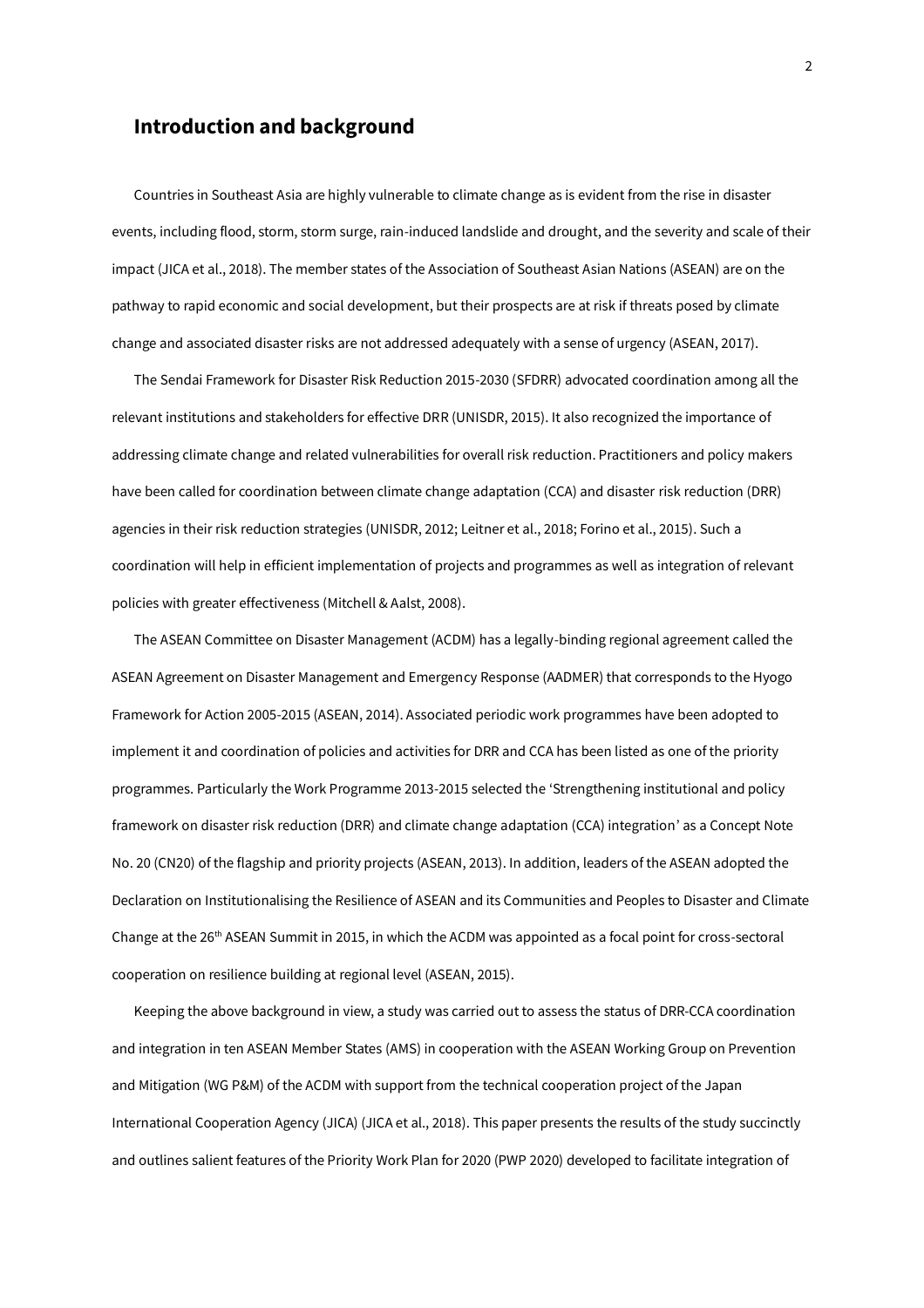DRR and CCA in the ASEAN region $<sup>1</sup>$ .</sup>

### **Methodology**

 $\overline{a}$ 

#### **Assessment framework**

A framework for assessing the status of DRR-CCA coordination and integration among the AMS was developed based on the review of literature, and in consultation with the ACDM members, i.e. national disaster management offices (NDMOs) of each country (Table 1 and 2). The brief review of literature is discussed in the subsequent parts of the methodology section. Further, the consultations strengthened the importance of six key areas, which formed the basis for the assessment framework, in line with the aims and specific objectives of the Concept Note No. 20 (ASEAN, 2013) and synergies with the SFDRR (United Nations, 2015).

| Assessment area             | <b>Relevant Priorities for</b><br><b>Action of SFDRR</b>                                                                   |            |  |
|-----------------------------|----------------------------------------------------------------------------------------------------------------------------|------------|--|
| 1. Policies and regulations | Umbrella laws and regulations<br>Institutional and policy framework                                                        |            |  |
| 2. Management system        | Relationships between national agencies<br>responsible for DRR and CCA<br>Partnership in linking DRR and CCA at all levels | Priority 2 |  |
| 3. Financial arrangement    | Joint funding mechanism                                                                                                    |            |  |
| 4. Risk assessment          | Participatory risk assessment                                                                                              | Priority 1 |  |
| 5. Planning and             | Integrated planning of DRR and CCA                                                                                         | Priority 3 |  |

#### **Table 1: Key areas for assessing the status of DRR and CCA integration**

<sup>&</sup>lt;sup>1</sup> The full results of the assessment are available in the report entitled 'Project for Strengthening Institutional and Policy Framework on Disaster Risk Reduction (DRR) and Climate Change Adaptation (CCA) Integration. Final Report' (JICA et al., 2018). The JICA technical cooperation project was implemented by Institute for Global Environmental Strategies, Kanagawa, Japan and CTI Engineering International Co., Ltd., Tokyo, Japan.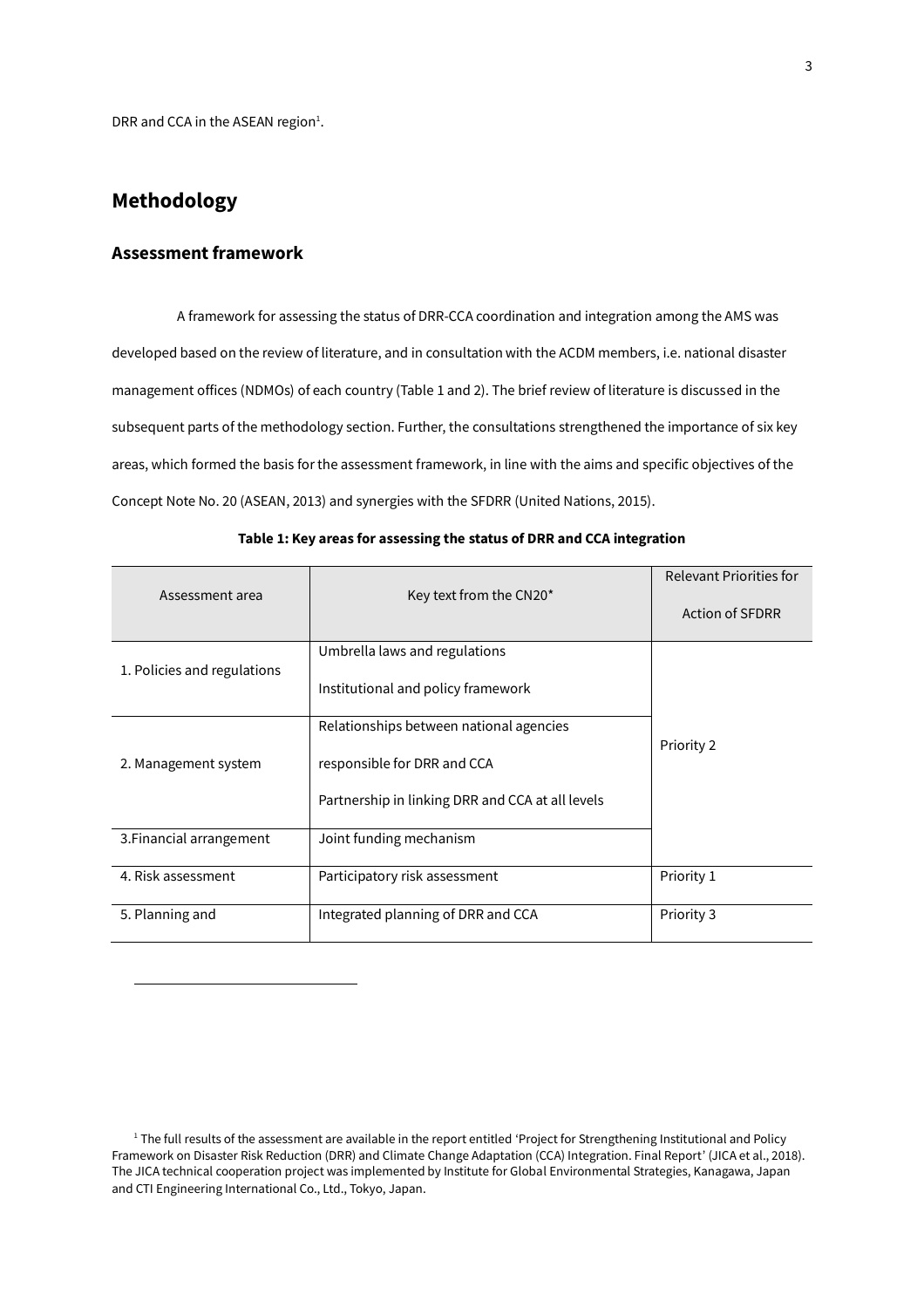|                      |                                     | <b>Relevant Priorities for</b> |  |  |
|----------------------|-------------------------------------|--------------------------------|--|--|
| Assessment area      | Key text from the CN20*             | <b>Action of SFDRR</b>         |  |  |
| implementation       |                                     |                                |  |  |
| 6. Capacity building | Support joint training and meetings | Priority 1-4                   |  |  |

\*CN20 refers to the priority project identified as the 'Strengthening Institutional and Policy Framework on DRR and CCA Integration' under the Strategies and Priorities for AADMER Work Programme, Phase II (2013-2015) (ASEAN, 2013).

The first three key areas of the framework are policies and regulations, management system, and financial arrangement, which correspond to the Priority 2 of the Priorities for Action of the SFDRR (ibid). Similarly, key areas of risk assessment and planning and implementation correspond to Priority 1 and 3 of SFDRR respectively. The area on capacity building cuts across the previous five areas and is well represented in all priorities of the SFDRR. These six areas were further broken down to sub-areas with associated validation conditions to easily and clearly determine if an AMS has satisfied the condition or not (Table 2). In the remaining part of this section, a succinct review of literature is presented to support the methodological framework used in this study that exemplifies the importance of the identified elements for assessing the level of DRR and CCA integration.

| Assessment areas and sub-areas       | Condition for validation                                              |
|--------------------------------------|-----------------------------------------------------------------------|
| 1. Policies and regulations          |                                                                       |
| National socio-economic<br>1)        | DRR and CCA concepts are incorporated in the national socio-economic  |
| development plan                     | development plan.                                                     |
| DRR policies and regulations<br>2)   | DRR laws, regulations and policies are enforced with consideration of |
|                                      | CCA; DRR is mainstreamed in each ministry's policies.                 |
| CCA policies and regulations<br>3)   | CCA laws, regulations and policies are enforced with consideration of |
|                                      | DRR; CCA is mainstreamed in each ministry's policies.                 |
| Relevant sectoral policies and<br>4) | DRR and CCA concepts are incorporated in relevant sectoral laws,      |
| regulations                          | regulations and policies including local land-use and urban plans,    |
|                                      | building codes, water resources and river basin management, forestry  |

**Table 2: Sub-areas and conditions for validation for assessing DRR and CCA integration**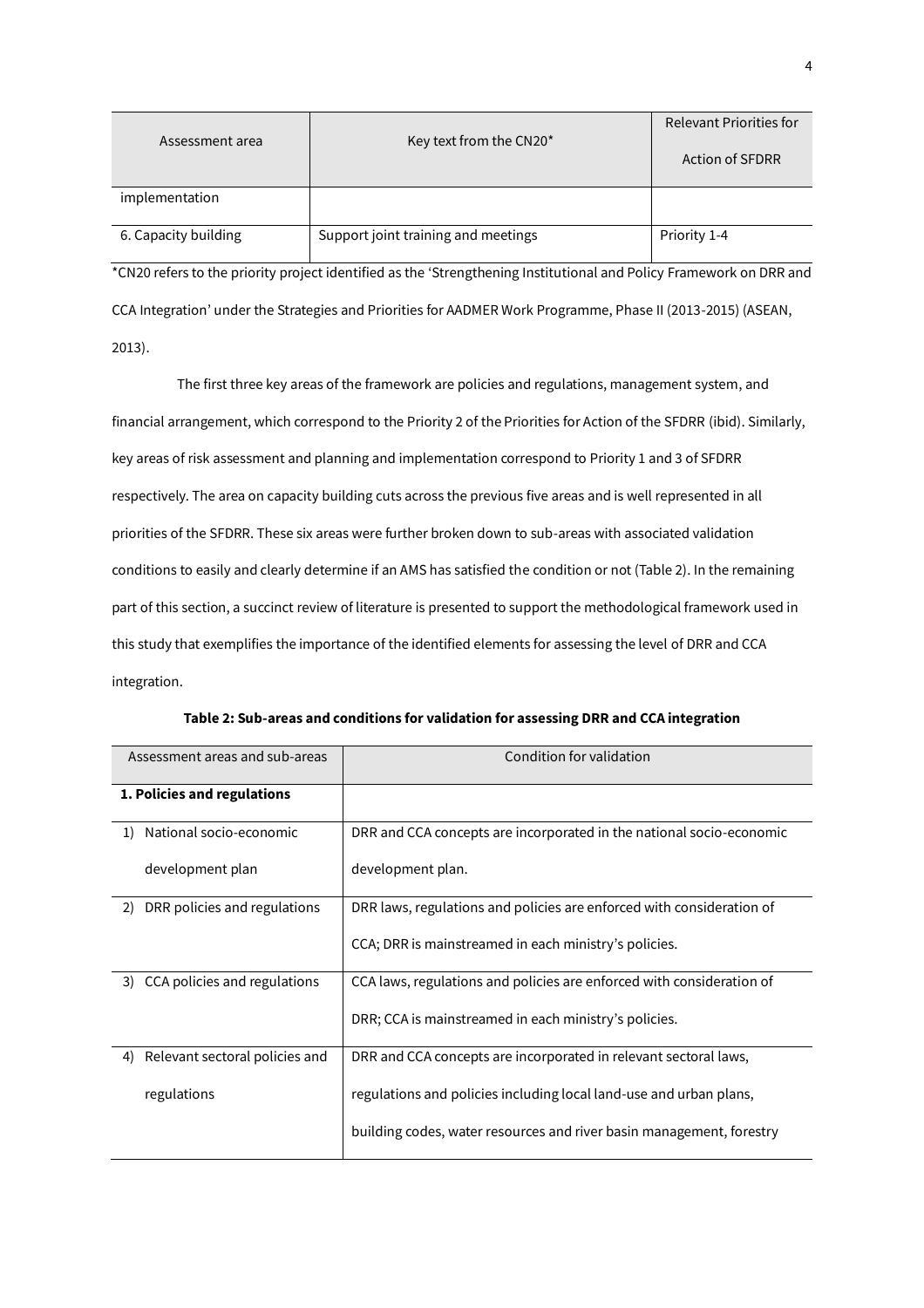| Assessment areas and sub-areas  | Condition for validation                                                  |
|---------------------------------|---------------------------------------------------------------------------|
|                                 | management etc.                                                           |
| 2. Management system            |                                                                           |
| National disaster risk<br>1)    | A national disaster risk management committee has been set up for inter-  |
| management system               | ministerial coordination and it also coordinates with the CCA committee;  |
|                                 | A national-subnational disaster risk management system has been set up    |
|                                 | for integrated disaster risk management.                                  |
| National CCA system<br>2)       | A national CCA committee has been set up for inter-ministerial            |
|                                 | coordination and it also coordinates with the disaster risk management    |
|                                 | committee                                                                 |
| 3) Transboundary disaster risk  | A multi-stakeholder transboundary disaster risk management system has     |
| management                      | been set up for floods, storms and droughts.                              |
| 3. Financial arrangement        |                                                                           |
| Financial arrangement for<br>1) | Funds are allocated for DRR activities with a monitoring and tracking     |
| <b>DRR</b>                      | system.                                                                   |
| Financial arrangement for<br>2) | Funds are allocated for CCA activities with a monitoring and tracking     |
| <b>CCA</b>                      | system.                                                                   |
| Payment for ecosystem<br>3)     | Payment for ecosystem services is implemented based on the economic       |
| services                        | assessment.                                                               |
| 4. Risk assessment              |                                                                           |
| Disaster database<br>1)         | Disaster data is recorded and used for science-based analysis.            |
| 2)<br>Hydro-meteorological data | Climate risk is analysed based on hydro- meteorological data monitoring   |
| management and climate risk     | and downscaling from Global Climate Models (GCMs).                        |
| analysis                        |                                                                           |
| Hazard and risk mapping<br>3)   | Hazard maps and risk maps for flood, storm surge, landslide and drought   |
|                                 | are prepared by assessing the damages of the past disasters, the capacity |
|                                 | and vulnerability of local authorities and communities, and the climate   |
|                                 | risk and they are provided with high resolution for local land-use        |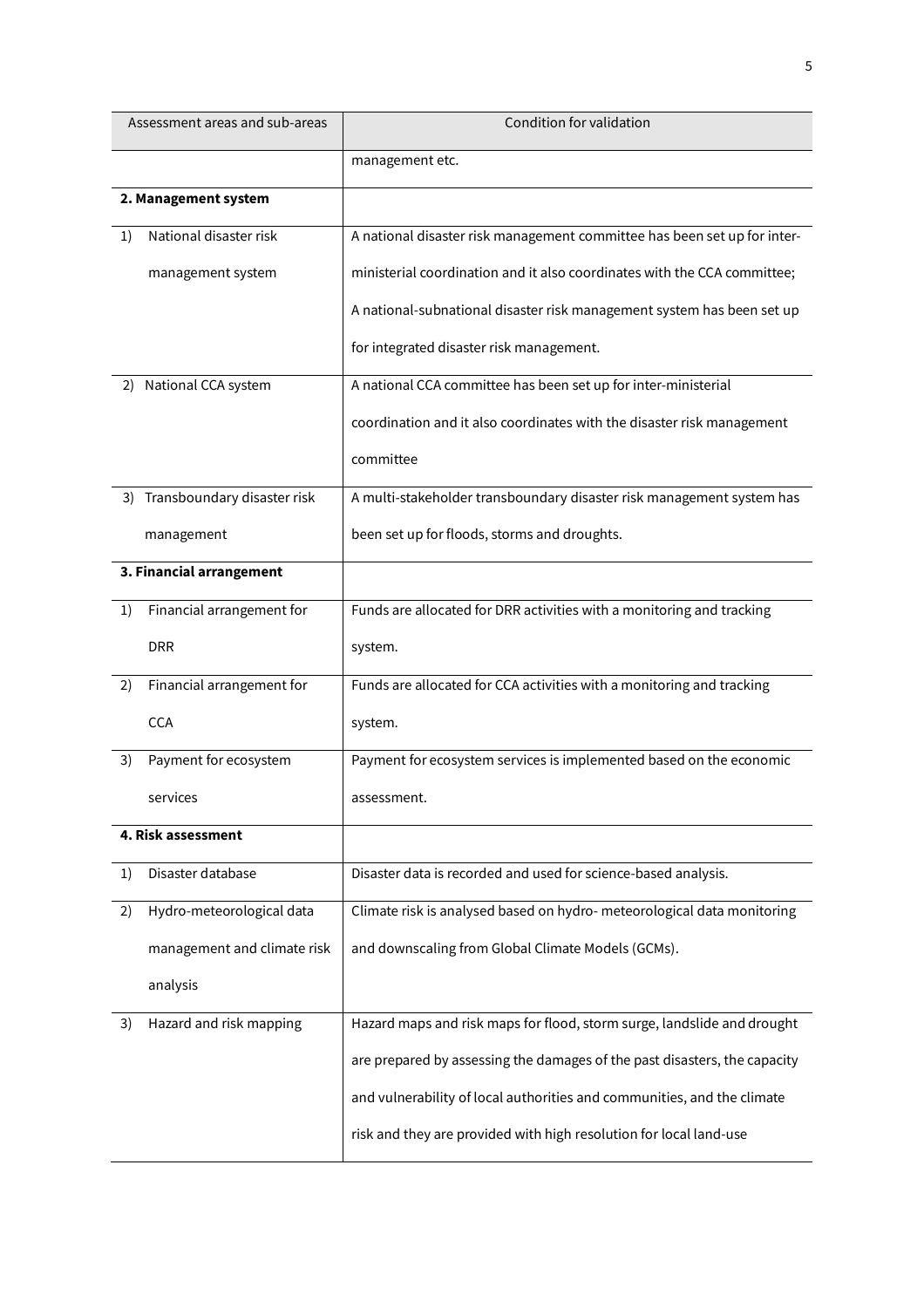| Assessment areas and sub-areas |                                | Condition for validation                                                  |  |  |  |  |
|--------------------------------|--------------------------------|---------------------------------------------------------------------------|--|--|--|--|
|                                |                                | planning.                                                                 |  |  |  |  |
| 4)                             | Data sharing and               | Disaster and climate risk data including hazard and risk maps are         |  |  |  |  |
|                                | dissemination                  | accessible.                                                               |  |  |  |  |
| 5)                             | Early warning system and       | Early warning system is set up and disaster risks are communicated        |  |  |  |  |
|                                | disaster risk communication    | through traditional media, social media and mobile phone networks.        |  |  |  |  |
|                                | 5. Planning and implementation |                                                                           |  |  |  |  |
| 1)                             | Guideline and standard         | Guidelines and standards incorporating disaster and climate risk are      |  |  |  |  |
|                                |                                | developed and used.                                                       |  |  |  |  |
| 2)                             | Land-use and urban planning    | Land-use and urban plans are prepared by incorporating disaster and       |  |  |  |  |
|                                |                                | climate risk and with an assessment of ecosystem services.                |  |  |  |  |
| 3)                             | Disaster-resilient investment  | Public and private investments are channelled to strengthen resiliency of |  |  |  |  |
|                                |                                | critical facilities and they are upgraded in a stage-wise manner.         |  |  |  |  |
| 4)                             | Drought risk reduction         | Drought risk reduction measures including water resources management      |  |  |  |  |
|                                |                                | and agricultural measures are implemented.                                |  |  |  |  |
|                                | <b>6. Capacity building</b>    |                                                                           |  |  |  |  |
| 1)                             | DRR and CCA training           | DRR and CCA trainings for national and local government officials and     |  |  |  |  |
|                                |                                | other stakeholders are provided.                                          |  |  |  |  |
| 2)                             | Sector-wise training           | Special training programmes are implemented for specific purposes such    |  |  |  |  |
|                                |                                | as a climate school for farmers.                                          |  |  |  |  |

Source: (JICA et al., 2018)

*Laws, regulations and policies:* Laws, regulations and policies play an important role in promoting the integration of disaster risk reduction and climate change adaptation at the national and sub-national levels (Rego, 2012). Laws, regulations, policies and guidelines act as incentive creators and as facilitators for such integration to happen at project and programmatic levels. Laws and policies can call for improved coordination between relevant institutions, departments and programs and can even promote such integration between governmental and non-governmental institutions. They can ensure developing specific codes and guidelines, provide a structured framework to track the progress, promote accountability for such integration to materialize, and help allocate required resources for facilitating integration (UNDP and IFRC, 2014). Policies can also help mobilise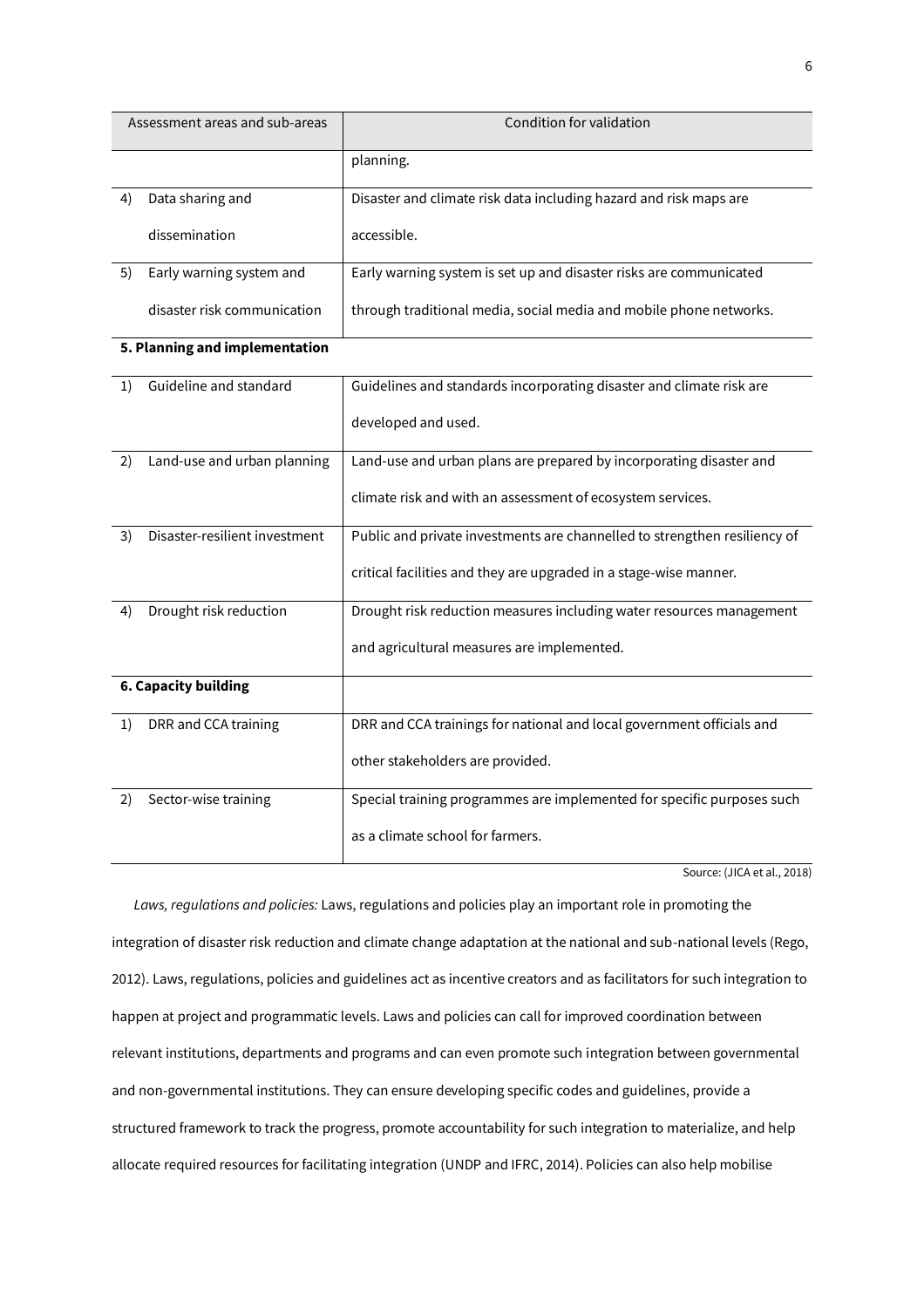required financial resources for national and sub-national government bodies to actually implement programmes and projects addressing DRR and CCA (NDRRMC, 2011). Developing sector-specific action plans can bring the agenda of climate change to individual sector level for making actual difference in the activities of line ministries (OECD, 2009). The sectoral plans can set precedence for accountability and increasing the ownership of interventions at the ministry level. The local level DRR and CCA plans at the community level can provide an opportunity for integrating DRR and CCA at the local level while the national level plans provide similar opportunity for integration at the national level (Amaratunga et al., 2018).

*Institutional arrangements:* Mere promulgation of laws, regulations and plans are of no use if the supporting institutional mechanisms do not exist and unless countries are progressively harmonising their institutional mechanisms in line with the newly set laws and regulations (Amaratunga et al., 2018). These institutional arrangements can span from national level to local level in accordance with the set laws and regulations. The national institutional systems, some of which were originally developed with a focus on response, are increasingly been modelled after disaster risk mitigation, long-term risk reduction and building resilience. By streamlining planning departments, line ministries can be successful in setting policies, plans, strategies, standard operating procedures and guidelines at the sectoral level (Benson, 2009). Similarly, memorandum of understanding between different bodies of DRR and CCA can help enhance cross-sectoral coordination and cooperation (NDRRMC, 2018). At the local level, the river basin management offices can help in promoting crossboundary coordination and collaboration for river basin management and can play a major role in integrating DRR and CCA (ADB, 2016).

*Financial arrangements:* Financing is an important ingredient for policies and plans to shape them into tangible projects and programmes leaving long-lasting impacts on the ground (Kellett et al., 2014). Limited funding can lead to limited implementation and integration. Initiatives such as establishing national to local level disaster risk reduction funds, financial inclusion measures, and public-private partnerships can help countries to enhance funding for risk reduction (ibid). Innovative measures such as expenditure tagging can help countries to track, monitor and evaluate the budgetary allocations made to DRR and CCA activities (DILG, 2016). These measures will go a long way in sustaining and reforming risk governance in general.

*Risk Assessments:* Risk assessments inform stakeholders of the probable impacts associated with a given level of disaster so that appropriate strategic decisions can be made (UNISDR, 2007). Putting in place a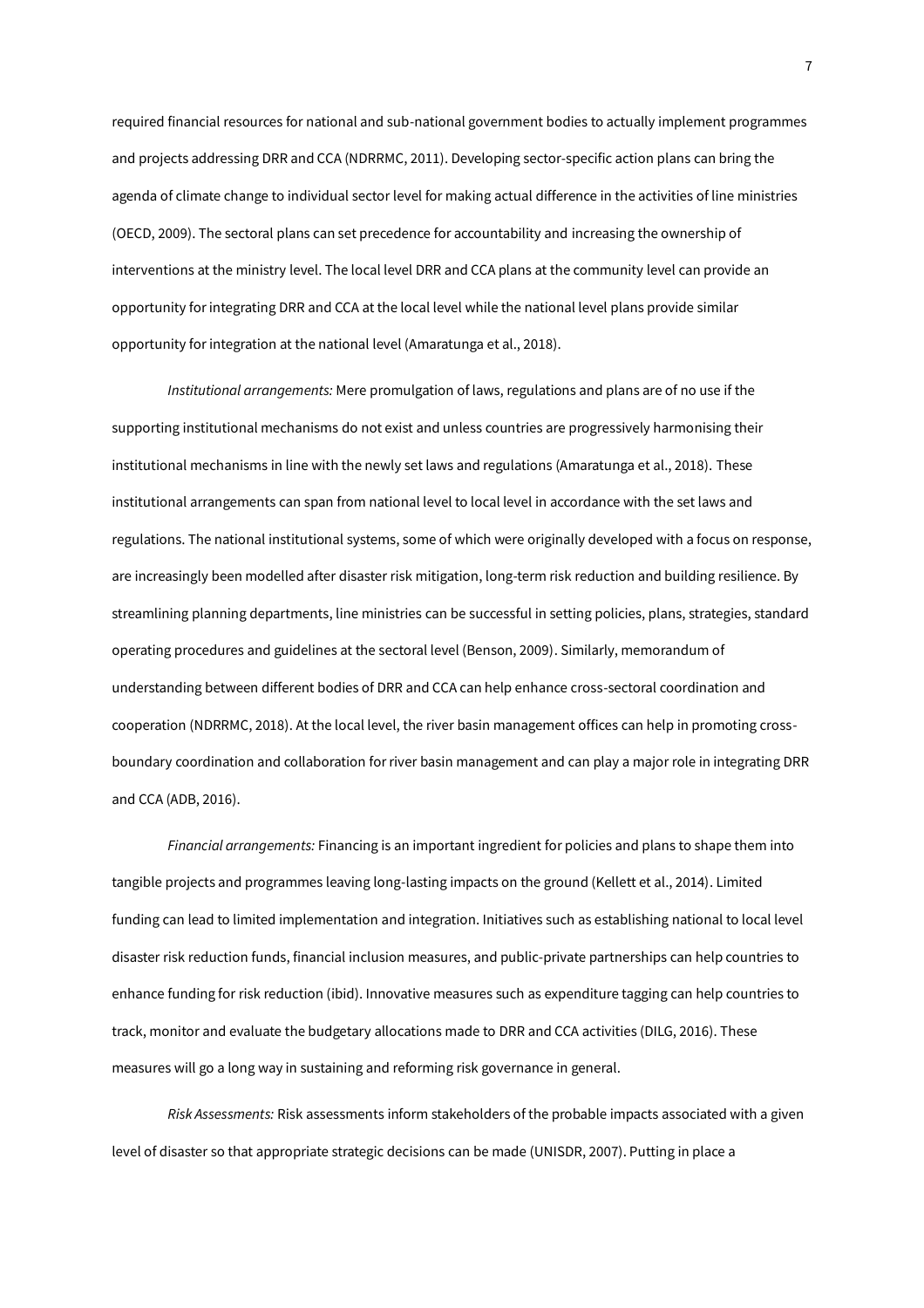dependable disaster impact database is the first step for the robust risk assessments, with or without climate change impacts (UNDP, 2010). Measures to integrate, standardise and harmonise disaster loss and damage and weather and climate-related databases based on open-source software provide ability to do simple analysis of historical disaster losses and to understand disaster trends and impacts with limited financial burden on national governments (Currian et al., 2007). Regional level data sharing and flood forecasting system can help alert the countries of the impending disasters (WMO, 2010). Risk assessments are part of the DRR planning that are often done based on the knowledge on the historical disaster impacts and understanding the implications of climate change on the intensity and duration of natural hazards is necessary to fine-tune risk assessments for the future (Higgins and Steinbuck, 2014).

*Planning and implementation:* Planning and implementation aggregates all the knowledge and resources for tangible interventions at an appropriate scale of interest (OECD, 2013). Strategic planning has been found to play a vital role in risk reduction for a variety of hazards including for floods, storms, landslides and droughts. This is where guidelines, tools, and on-the-ground activities start showing their impact on the ground. Commitment of countries to strengthen on-the-ground implementation and the rich presence of development partners with willingness to work with governments and communities can lead to strong networks for planning and implementation (Leitner et al., 2018).

*Capacity Building:* Capacity here refers to the human technical capacity as other kinds of capacities such as financial capacity, and institutional capacities are covered above. Human technical capacity is the ultimate limiting factor that need to be addressed for efficiency and effectiveness of DRR and CCA integration due to the technical nature of the subject (Chmutina et al., 2016). Sustainability of initiatives can be at risk due to fragmented implementation and the lack of coherent approaches which could be resultant of human capacity constraints (Gero et al., 2011). Capacity building requires multi-stakeholder approaches where collaboration between national and local governments and with other development partners is to be promoted (Begum et al., 2014).

#### **Assessment procedure**

The study team consisting of a group of experts on disaster risk management, organisational, legal, and institutional matters, and climate change adaptation undertook the assessment on each key area. These included review of disasters and climate change policy documents and plans, visiting each AMS for an average duration of two weeks for interviewing relevant government agencies and non-governmental stakeholders, and visiting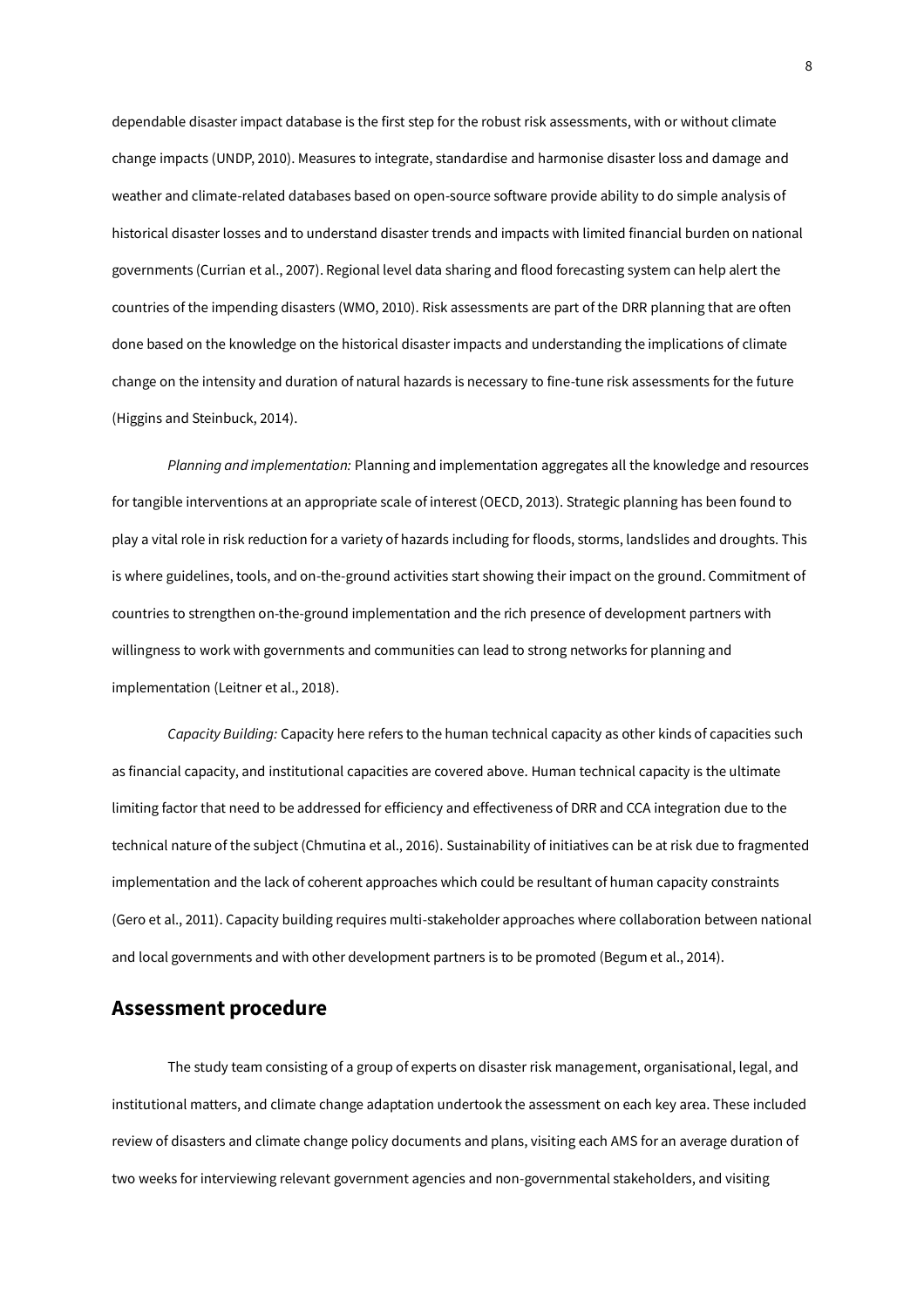relevant sites to understand the disaster management and climate change adaptation practices on the ground as shown on Figure 1. As the subject of DRR and CCA covers extensive areas, relevant agencies interviewed in each country include departments responsible for disaster management, water resources management, irrigation and drainage, hydrology and meteorology, agriculture and forestry, construction and public works, mineral resources, and climate change. Joint interaction with all relevant agencies was conducted at the NDMO, whenever feasible, to understand the overall role and responsibilities and initiatives being taken on disaster risk management and climate change adaptation. Provincial, local level agencies and communities in-charge of implementing disaster management or climate change adaptation practices are interviewed. At the end of field survey, a review meeting with the country focal point was organised at NDMO to share the findings of the field study.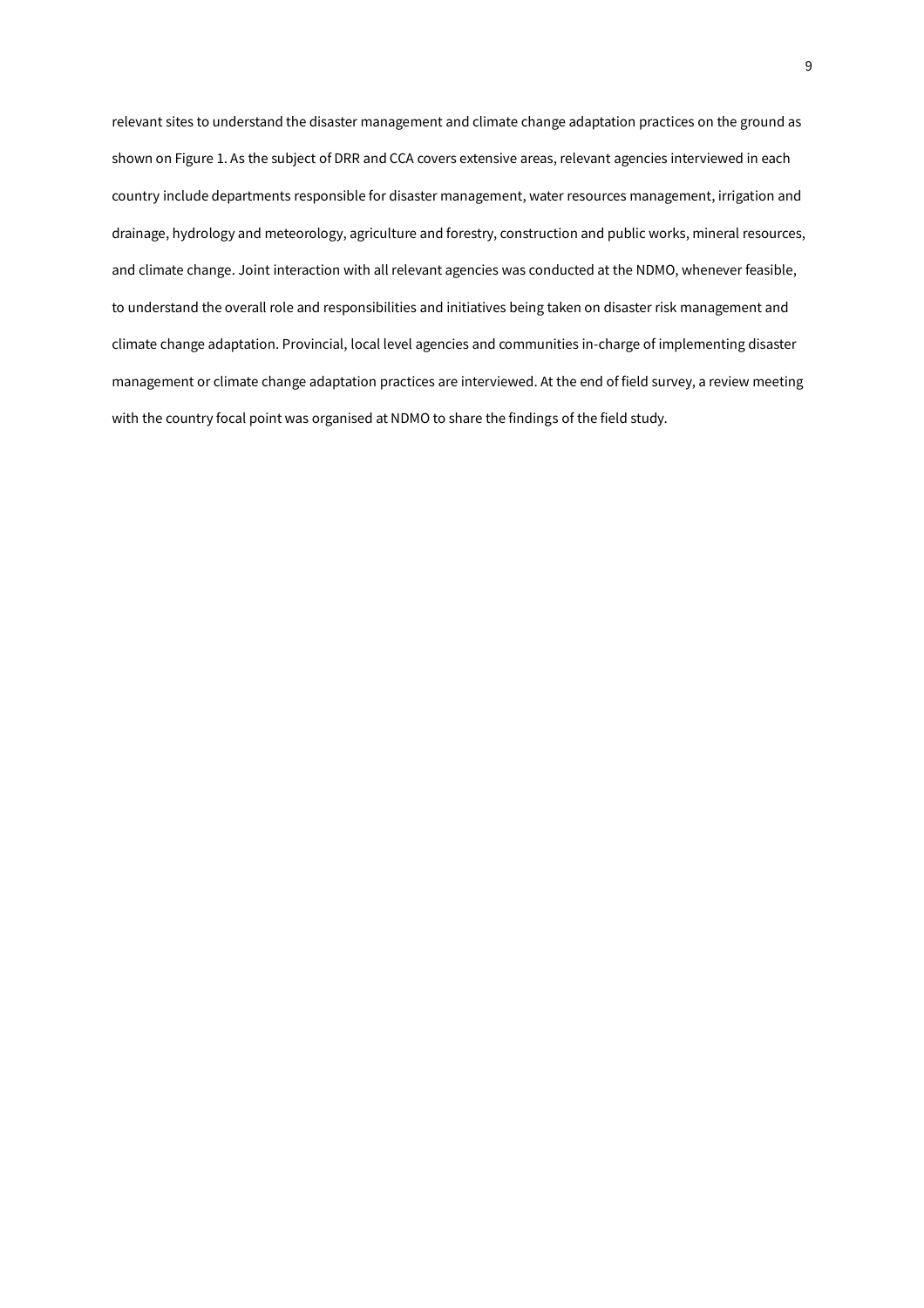

#### **Figure 1. Sites visited by the study team to understand the DRR-CCA practices on the ground**



The study flow and key events are summarised in Table 3. Study results were presented to ACDM members and other government officials and feedback was obtained from them through three national workshops held in Myanmar, Viet Nam and the Philippines. Subsequently, a regional forum and a senior official-level forum were held to develop and finalize a Priority Work Plan 2020 (PWP 2020) for Strengthening DRR and CCA Integration in the ASEAN Region.

| Events             | <b>Details</b>                                                                  |
|--------------------|---------------------------------------------------------------------------------|
| Field surveys      | Field visits were conducted in Thailand, Lao PDR, Myanmar, Cambodia, Viet       |
|                    | Nam, Malaysia, Singapore, Brunei Darussalam, Indonesia, and the Philippines     |
|                    | during August 2016-February 2017. Interviews with relevant agencies and site    |
|                    | visits were conducted during the field visits.                                  |
| National workshops | National Workshops were organized in Nay Pyi Taw, Myanmar; Hanoi, Viet Nam;     |
|                    | and Quezon, the Philippines during May -July 2017. Representatives from a total |
|                    | of 26 ministries from several AMS, in addition to several development partners, |

#### **Table 3: Study flow and key events**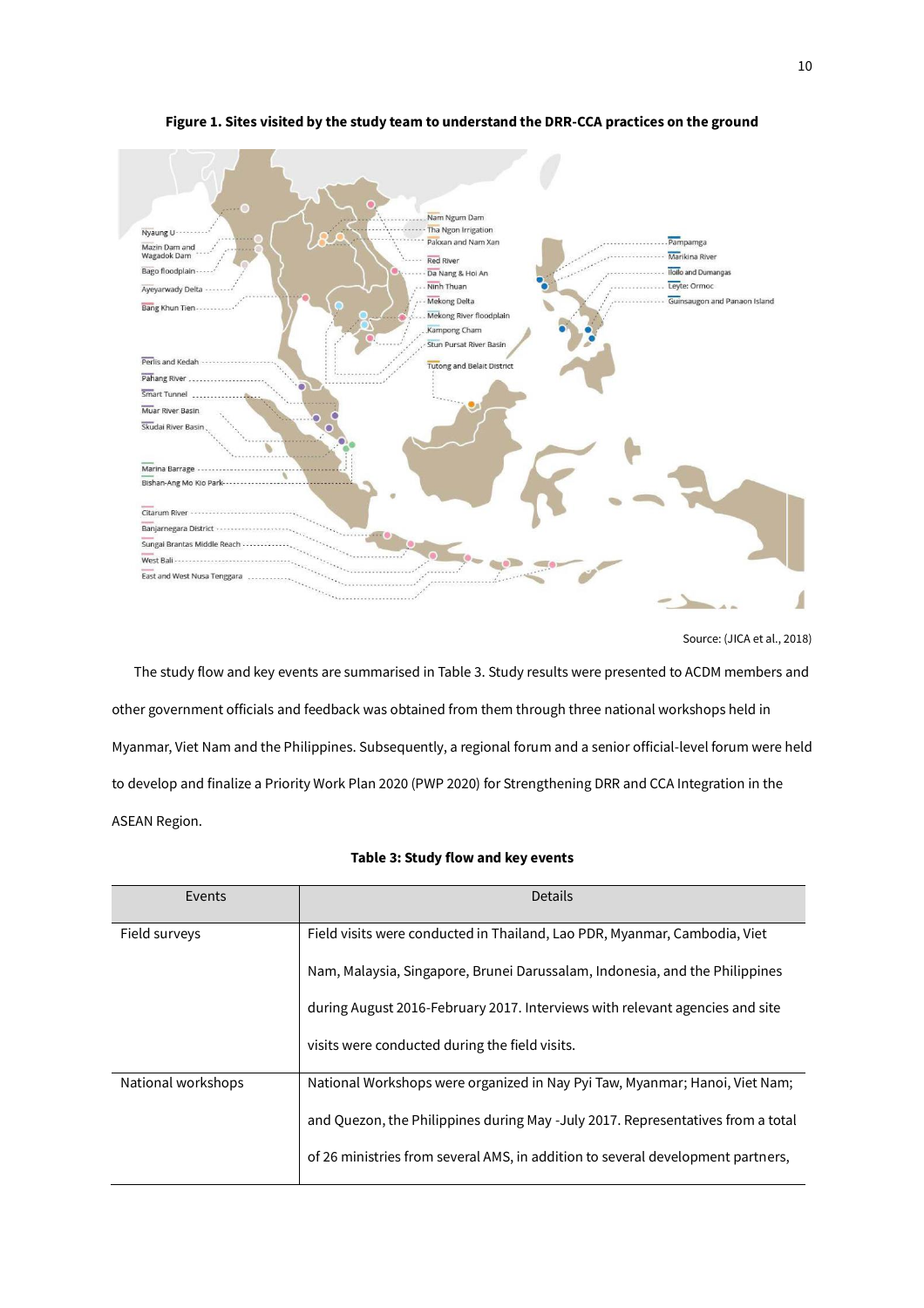|                                                    | attended these three events.                                                   |
|----------------------------------------------------|--------------------------------------------------------------------------------|
|                                                    |                                                                                |
|                                                    |                                                                                |
| Regional forum                                     | Representatives from 11 ministries and agencies from 6 countries discussed the |
|                                                    | work plan for strengthening DRR and CCA integration in the ASEAN region in the |
|                                                    | Forum on 5-6 September 2017 in Bangkok, Thailand.                              |
| 31 <sup>st</sup> ACDM Meeting; and 5 <sup>th</sup> | Outputs of the regional forum were reported to ACDM and AMMDM on 17 & 19       |
| <b>ASEAN Ministerial Meeting</b>                   | October 2017 respectively in Luang Prabang, Lao PDR.                           |
| on Disaster Management                             |                                                                                |
| (AMMDM)                                            |                                                                                |
| 20 <sup>th</sup> ASEAN-Japan Summit                | Results of the ACDM Meeting and AMMDM were presented at the Summit on 13       |
|                                                    | November 2017 in Manila, the Philippines.                                      |
| Senior Official-level Forum                        | The Priority Work Plan for 2020 for Strengthening DRR and CCA Integration in   |
| (SOF)                                              | the ASEAN Region was approved at the SOF, with representatives from 19         |
|                                                    | ministries/agencies from 8 AMS participated on 16 November 2017 in Jakarta,    |
|                                                    | Indonesia.                                                                     |
|                                                    | $1100A + 100$                                                                  |

Source: (JICA et al., 2018)

# **Results and Discussion**

The overview of the DRR-CCA integration in each AMS is shown in Table 4. In general, institutional arrangement for DRR and CCA in terms of policy formulation and organisational setup from national to subnational levels is well developed in each AMS. However, coordination among national disaster management offices (NDMOs), or ACDM members, and other agencies in charge of DRR and CCA is not so strong in many AMS. This is due to the barriers related to sectoral laws and associated institutional setup, such as different laws for the management of water resource, river structure, irrigation, land-use, forest, road, hydrology, meteorology and disaster, which are not necessarily well-coordinated in terms of policy formulation, planning and implementation. Particularly for subjects that require intensive coordination among relevant agencies and local governments in a wide geographical coverage, such as river basin management, water resources management and river management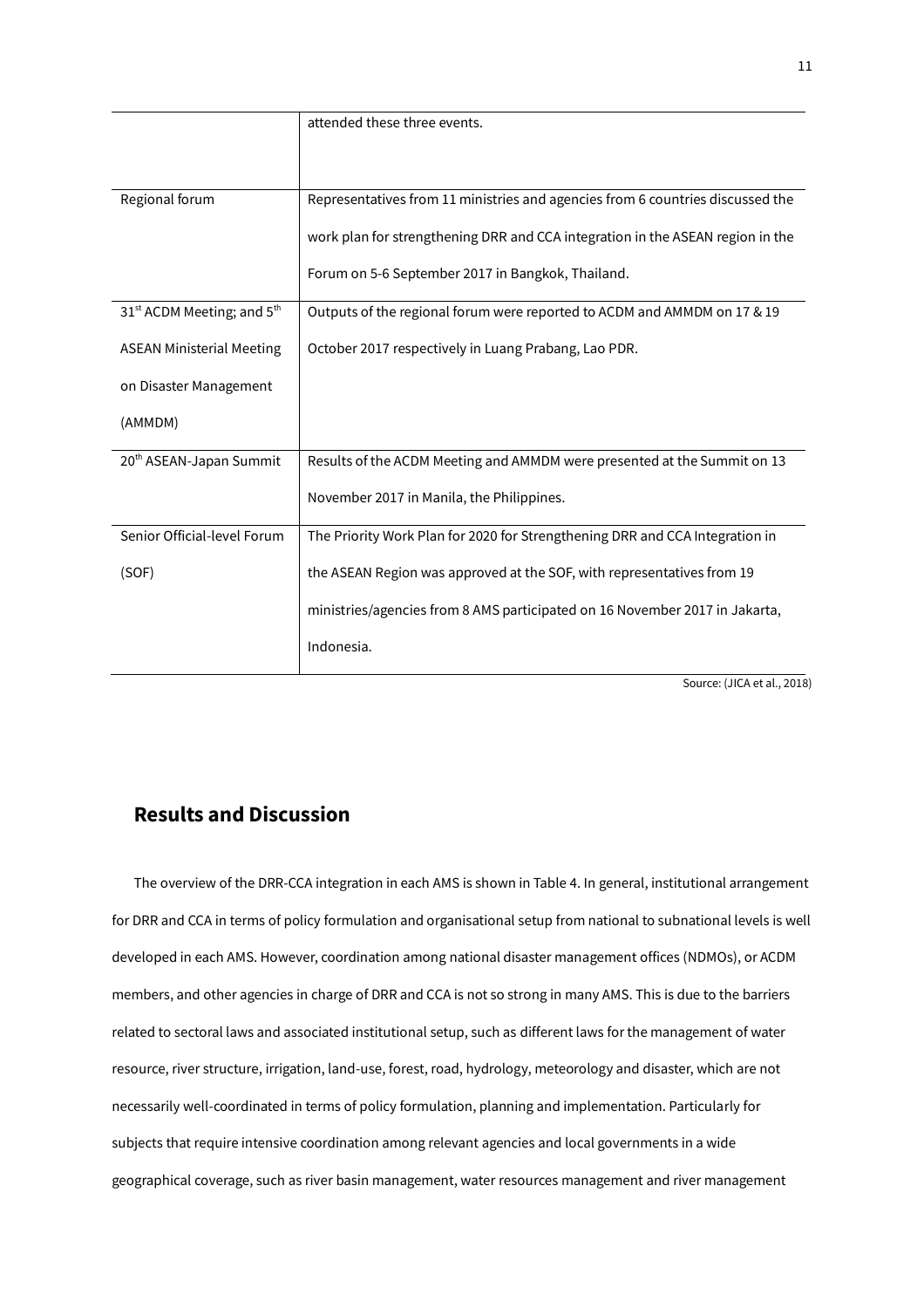from upstream to downstream, it is still at a development stage in most countries. Details for individual area are

further discussed below: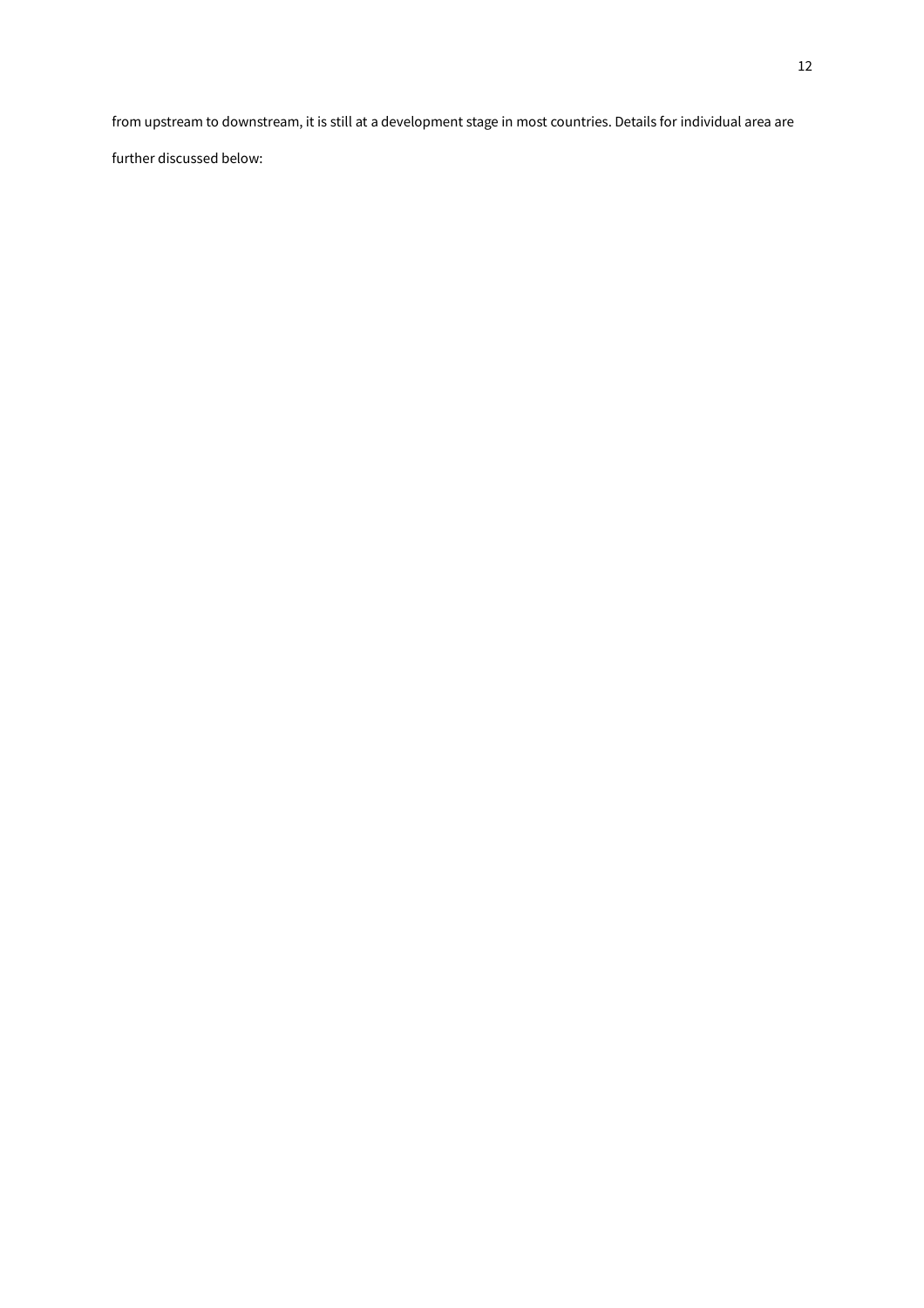#### **Table 4. Overview of the DRR-CCA integration among the ASEAN Member States**

| No.<br>Item                                    | <b>Brunei</b> | Cambodia | Indonesia  | Lao PDR | Malaysia | Myanmar    | <b>Philippines</b> | <b>Singapore</b> | <b>Thailand</b> | Viet Nam   |
|------------------------------------------------|---------------|----------|------------|---------|----------|------------|--------------------|------------------|-----------------|------------|
| 1. Laws, regulations and policies              |               |          |            |         |          |            |                    |                  |                 |            |
| National development plan (with DRR and CCA)   |               |          |            |         |          |            |                    |                  |                 |            |
| Disaster risk management (DRM) law             |               |          |            |         |          |            |                    |                  |                 |            |
| National DRM policy                            |               |          |            |         |          |            |                    |                  |                 |            |
| Responsible agency for DRM                     |               |          |            |         |          |            |                    |                  |                 |            |
| 2. Institutional arrangement                   |               |          |            |         |          |            |                    |                  |                 |            |
| National DRM committee                         |               |          |            |         |          |            |                    |                  |                 |            |
| Subnational DRM system                         |               |          |            |         |          |            |                    |                  |                 |            |
| National CCA policy                            |               |          |            |         |          |            |                    |                  |                 |            |
| Responsible CCA agency                         |               |          |            |         |          |            |                    |                  |                 |            |
| National CC committee                          |               |          |            |         |          |            |                    |                  |                 |            |
| River basin (land-use) management system       |               |          |            |         |          |            |                    |                  |                 |            |
| Water resource management system               |               |          |            |         |          |            |                    |                  |                 |            |
| River management system                        |               |          |            |         |          |            |                    |                  |                 |            |
| 3. Financial arrangement                       |               |          |            |         |          |            |                    |                  |                 |            |
| Funding for DRM and DRR                        |               |          |            |         |          |            |                    |                  |                 |            |
| Funding for community-based DRM                |               |          |            |         |          |            |                    |                  |                 |            |
| Funding for CCA                                |               |          |            |         |          |            |                    |                  |                 |            |
| 4. Risk assessment                             |               |          |            |         |          |            |                    |                  |                 |            |
| Major water-related disasters                  | F, L, S       | F, LD    | F, L, S, D | F, L, D | F, L, D  | F, L, S, D | F, L, S, D         | F, S             | F, L, S, D      | F, L, S, D |
| Disaster data management                       |               |          |            |         |          |            |                    |                  |                 |            |
| Meteorological data management                 |               |          |            |         |          |            |                    |                  |                 |            |
| Downscaling from global climate models         |               |          |            |         |          |            |                    |                  |                 |            |
| Flood hazard map and risk map                  |               |          |            |         |          |            |                    |                  |                 |            |
| with CC impact                                 |               |          |            |         |          |            |                    |                  |                 |            |
| Landslide hazard map and risk map              |               |          |            |         |          |            |                    |                  |                 |            |
| with CC impact                                 |               |          |            |         |          |            |                    |                  |                 |            |
| Storm surge hazard map and risk map            |               |          |            |         |          |            |                    |                  |                 |            |
| with CC impact                                 |               |          |            |         |          |            |                    |                  |                 |            |
| 5. Planning and Implementation                 |               |          |            |         |          |            |                    |                  |                 |            |
| Policy and strategy of DRR with CCA            |               |          |            |         |          |            |                    |                  |                 |            |
| Guideline and standard of DRR with CCA         |               |          |            |         |          |            |                    |                  |                 |            |
| Flood risk management with CCA                 |               |          |            |         |          |            |                    |                  |                 |            |
| Potential good practices                       |               |          |            |         |          |            |                    |                  |                 |            |
| Landslide risk management with CCA             |               |          |            |         |          |            |                    |                  |                 |            |
| Potential good practices                       |               |          |            |         |          |            |                    |                  |                 |            |
| Storm and storm surge risk management with CCA |               |          |            |         |          |            |                    |                  |                 |            |
| Potential good practices                       |               |          |            |         |          |            |                    |                  |                 |            |
| Drought risk (water resources) management      |               |          |            |         |          |            |                    |                  |                 |            |
| 6. Capacity building                           |               |          |            |         |          |            |                    |                  |                 |            |

Source: (JICA et al., 2018)

#### **1. Policies and regulations**

One of the significant achievements of AMS has been that they have been successful in outlining the importance of DRR and CCA directly or indirectly in their national socio-economic development plans. For example, the Five-Year National Socio-Economic Development Plan VIII (2016-2020) in Vietnam (Ministry of Planning and Investment, 2016) and the Philippine Development Plan (2017-2022) (National Economic and Development Authority, 2017) clearly indicate DRR and CCA as a main cross-cutting concern. Such integration will increasingly help AMS to mobilise required financial resources for national and sub-national government bodies to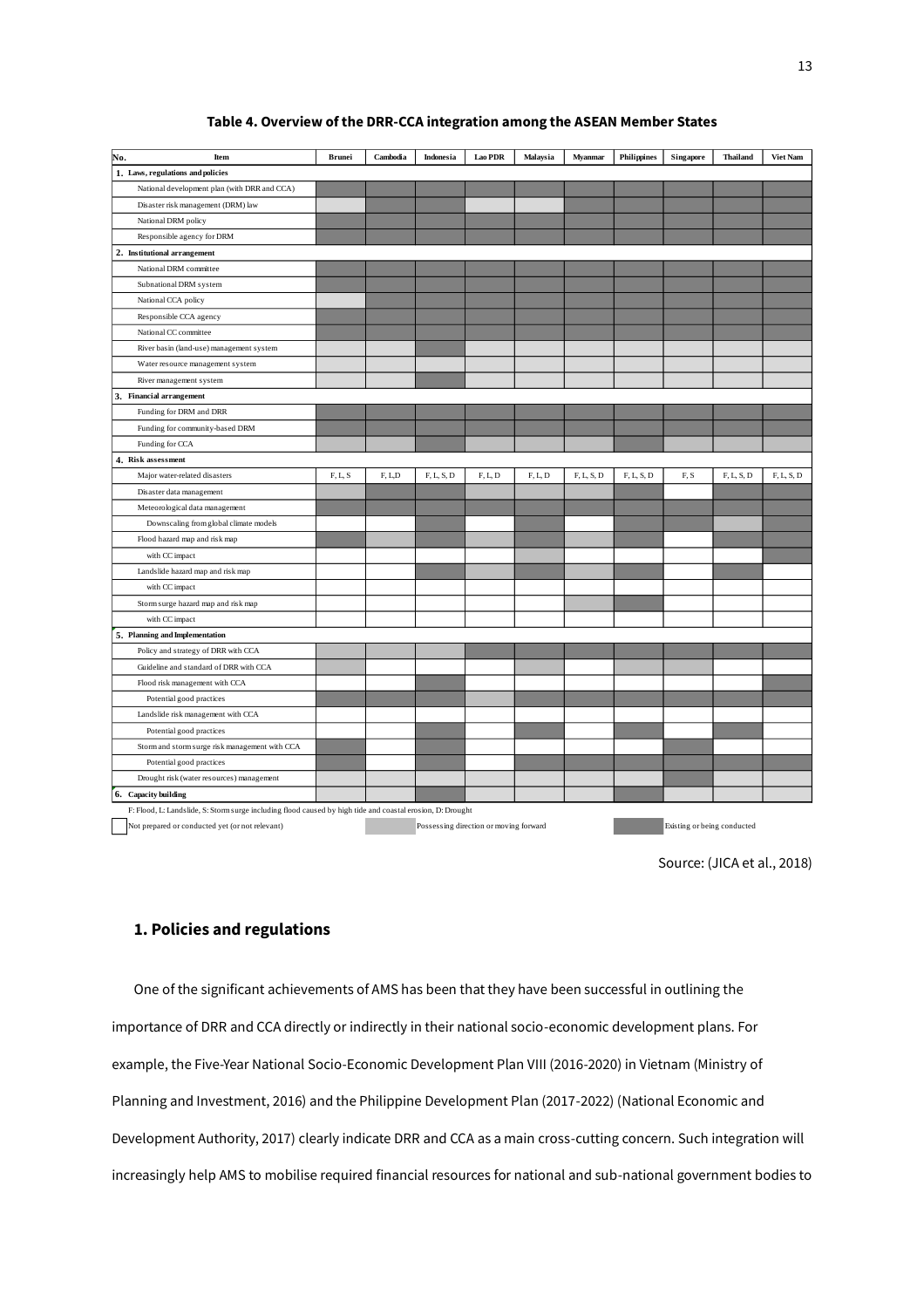actually implement programmes and projects addressing DRR and CCA. In addition, the countries have promulgated national disaster risk management policy and designated disaster management organisation based on the law, order, decree or directive set forth in each AMS.

Several countries have addressed climate change through various instruments such as policy, strategy, programme or plan and designated an agency mostly under the ministry of environment. For example, Cambodia (Department of Climate Change, 2014) and Indonesia (National Development Planning Agency, 2013) stand out in terms of mainstreaming climate change at the ministry level by putting in place sectoral action plans. These sectoral plans are setting precedence for accountability and increasing the ownership of interventions at the ministry level.

What is ubiquitous in the region are the local level DRR and CCA plans. DRR plans at the community level are more prominent in the region than the local level CCA plans. These local level plans are providing an opportunity for integrating DRR and CCA even though such examples are yet to emerge clearly.

#### **2. Institutional Arrangements**

The national disaster risk management (DRM) systems of the Philippines, Cambodia and Indonesia can be seen well developed from the national level to the local level down to the community level. The institutions, some of which are originally developed with a focus on response, are increasingly adopting disaster risk mitigation, longterm risk reduction and building resilience. In addition to the dedicated institutional systems for DRR, line ministries are making efforts to streamline their own ministries by integrating planning departments. For instance, Regional Infrastructure Development Agency (BPIW) of the Ministry of Public Works and Housing (PU) of Indonesia has successfully set up policies, plans, strategies, standard operating procedures and guidelines at the sectoral level (JICA et al., 2018). Similarly, cross-sectoral coordination is being improved as in the case of the Philippines where the Memorandum of Understanding (MOU) is being drawn between the National Disaster Risk Reduction and Management Council (NDRRMC) and the Philippine Climate Change Commission for effective cooperation and collaboration (ibid).

At the local level, the river basin management offices in Indonesia are helping in promoting cross-boundary coordination and collaboration for river basin management, which can play a major role in integrating DRR and CCA (ADB, 2016). Effective coordination of the line ministries was observed in Malaysia among the National Disaster Management Agency, the Department of Irrigation and Drainage and the Public Works Department. In Viet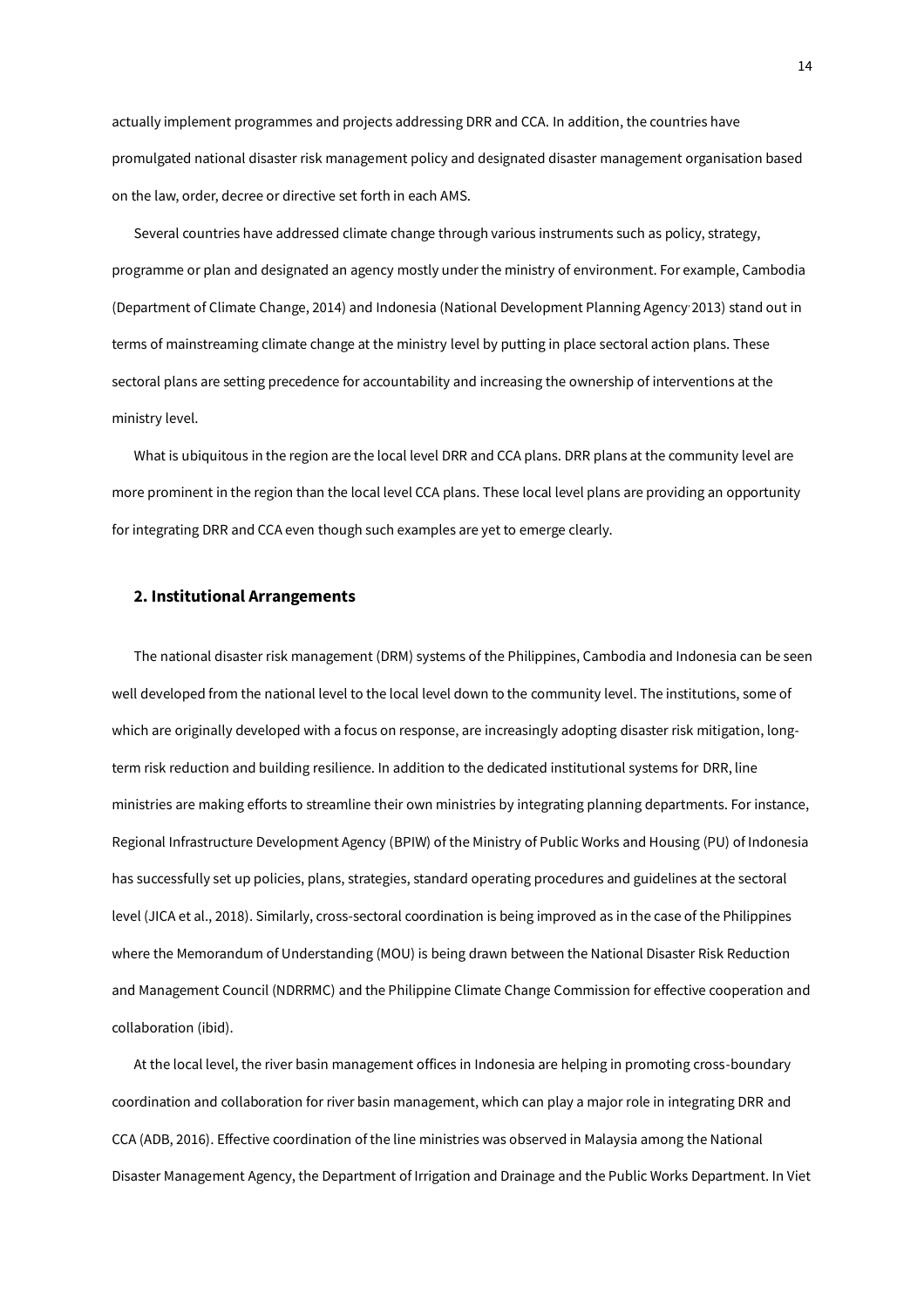Nam, the General Department of Disaster Prevention and Control under the Ministry of Agriculture and Rural Development coordinates well with other departments in charge of management of flood risks, water resources, agriculture and forestry within the ministry (JICA et al., 2018).

Each AMS also has a national climate change committee consisting of multiple line ministries and agencies (ibid). The member composition is often similar to that of national disaster risk management committee, but their direct coordination is rare in many countries according to the interviews with the secretariat agencies.

#### **3. Financial arrangement**

In general, the budget allocations for DRR and CCA in all AMS were found to be insufficient and the funding gap between the plans and implementation is increasing due to the repeated occurrences of water-related disasters. As a result efficient management of finances has been called for and the limited funding is found to be one of the root causes for limited implementation of plans and actions. Significant part of the NDMOs' budget is used for awareness and capacity building and emergent response while infrastructure improvements for reducing disaster risk has been relegated to line ministries. Coordinated funding is not often the case in many countries.

Several AMS, however, have taken initiatives to establish the disaster fund to finance disaster prevention and mitigation and for CCA. Mandated funding pool of 5% of local government budget for disaster management activities in the Philippines has strengthened the capacity of local governments in prevention and mitigation measures (COA, 2014). Similarly, provincial governments in Viet Nam have established natural disaster prevention and control funds (Socialist Republic of Vietnam, 2013). Some national CCA funds, including the Indonesia Climate Change Trust Fund (ICCTF, 2017) and the People's Survival Fund in the Philippines (NDRRMC, 2015), have promoted development of local adaptation and resilience projects in water resources management, land, ecosystems conservation, and installing early warning system.

Tracking of climate-related public expenditures in Cambodia, Thailand, the Philippines and Viet Nam are contributing to effective budget management (JICA et al., 2018). A payment system for forest environmental services implemented by the Vietnam Administration for Forestry under the Ministry of Natural Resources and Environment charging service fees to hydropower generators, water suppliers and other beneficiaries proved to be an effective mechanism to provide funds for forest conservation activities (Thuy et al., 2013). Similar funds have also been established by many provincial governments in Viet Nam.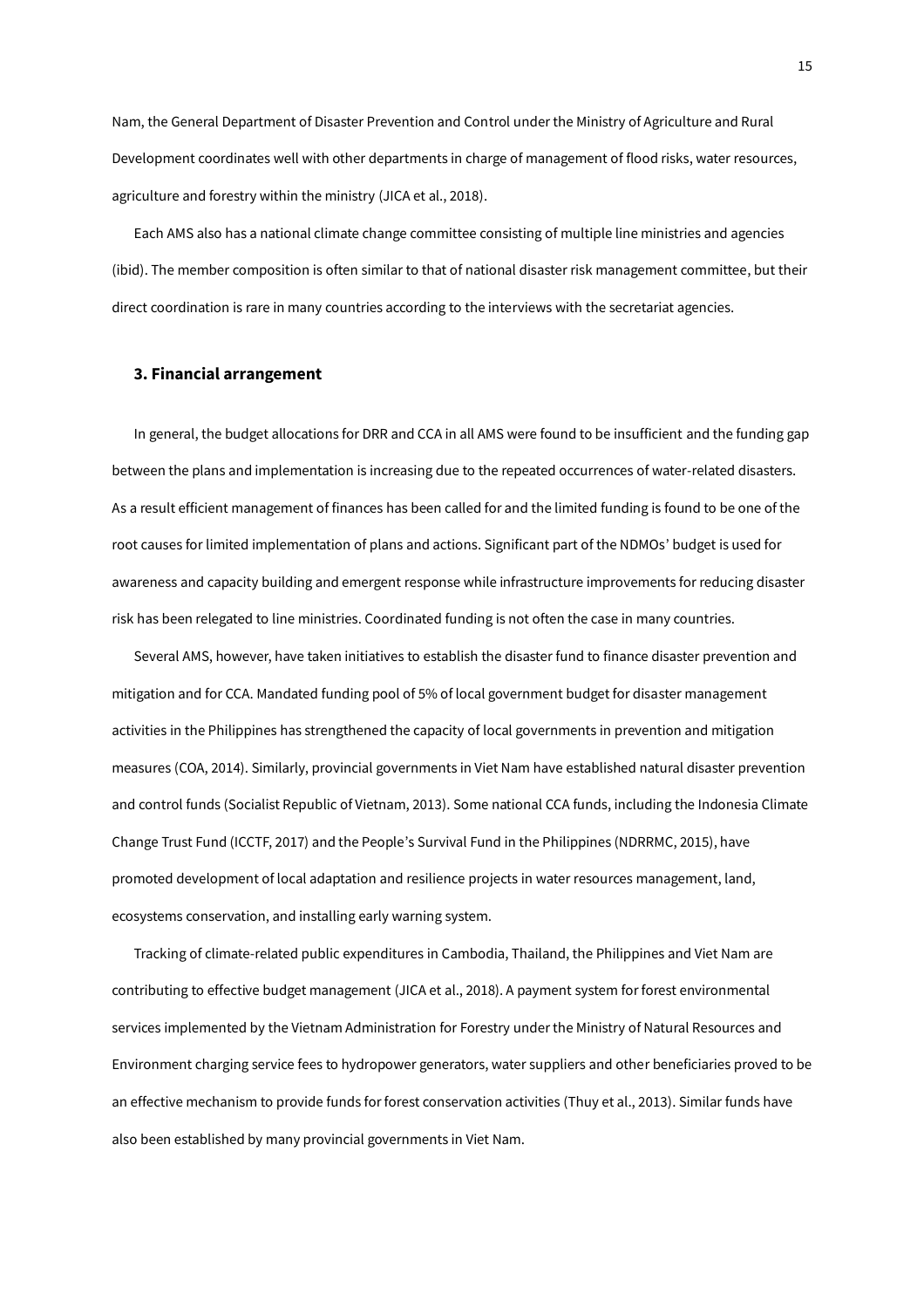#### **4. Risk assessment**

AMS have made significant progress on risk assessment by developing infrastructures and systems at different level, although the level of advancement vary among the countries and for the type of disasters. All AMS record disaster data and some countries, including Cambodia, Indonesia, the Philippines, Thailand and Viet Nam, share the updated data publicly. However, the extent of the use of such data for science-based analysis is less clear. Hydro‐meteorological data monitoring and management system are well established but the geographical coverage and accuracy vary from country to country. All AMS are in the process of modernising their meteorological agencies on data acquisition from satellites or automating weather stations to acquire the realtime data.

Outreaching capacity is still inadequate in many countries, while early-warning systems are being strengthened and forecasts and advisory on disaster risks are communicated through traditional media, webbased tools, social media and mobile applications to the people. Most countries have prepared hazard and risk maps for flood, storm and landslide but often the resolution including the topographic data is insufficient for quantitative risk assessment, land-use planning, evacuation planning and designing of prevention and mitigation measures. Hazard maps and risk maps for storm surge is still limited in most AMS. Good quality hazard and risk maps for landslide are available in Indonesia, Malaysia, the Philippines, Thailand and selected areas in Viet Nam (JICA et al., 2018). Drought hazard and risk maps are usually available either through government or nongovernment sources, but the scale and resolution vary from one country to another.

Several AMS are integrating climate change impacts when developing risk maps. For example, Indonesia, Malaysia, the Philippines, Singapore and Viet Nam are using climate data downscaled from global climate models (GCMs) for risk mapping and DRR and CCA planning (ibid). Other AMS use downscaled values provided by other research institutions and regional programmes. However, AMS countries are struggling to use the climate risks information due to high uncertainty of climate projections and a lack of standardised guideline for incorporating it into the planning and designing of DRR infrastructures. For instance, flood risk maps combining climate projections are available only in some areas in Malaysia and Mekong Delta in Viet Nam (ibid). No countries have assessed the effects of DRR and CCA measures on the economic impact quantitatively yet.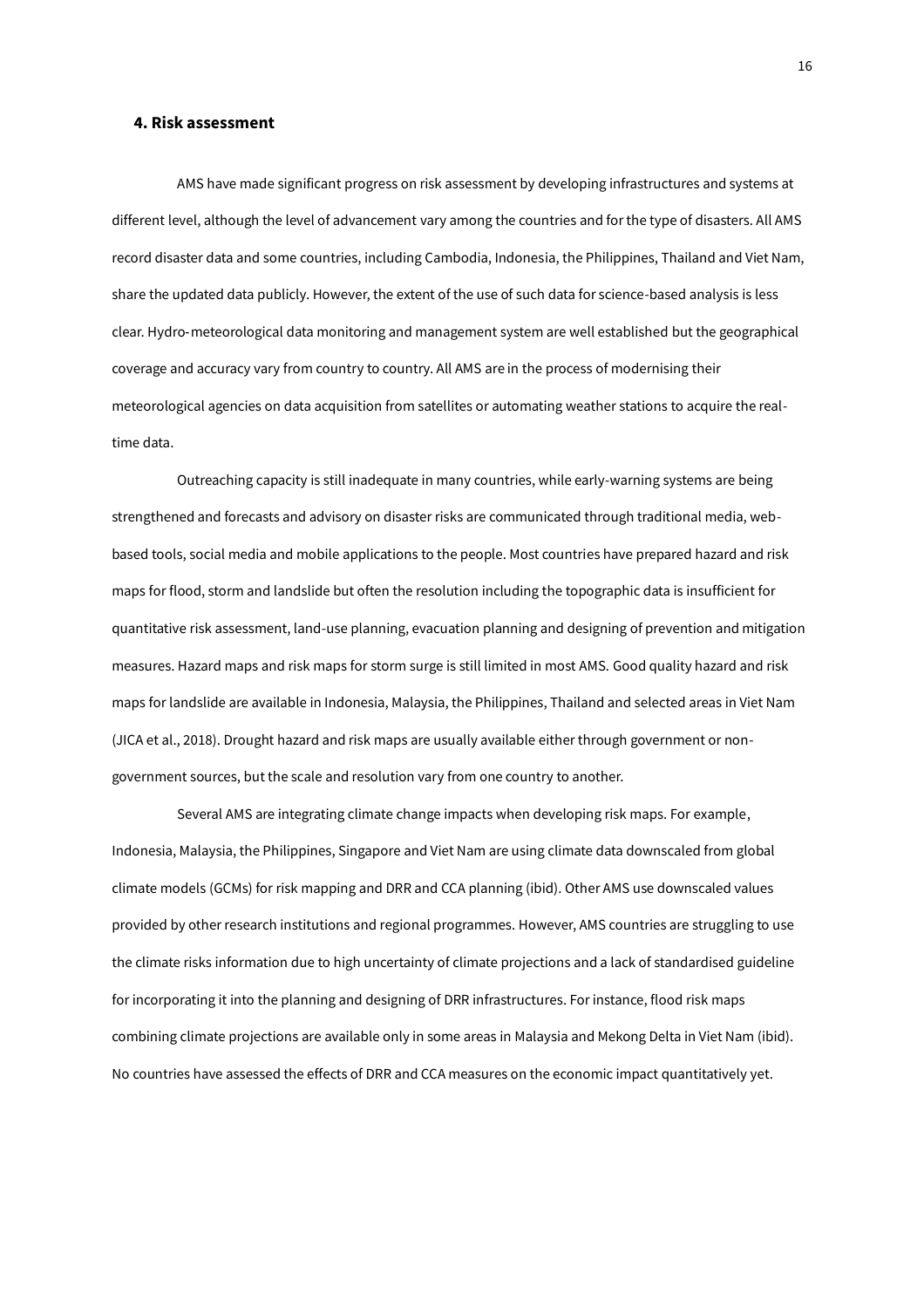#### **5. Planning and implementation**

AMS are speeding-up the planning and implementation of disaster management as well as climate change adaptation measures, although the level of progress is uneven. Several promising practices were found across AMS. Risk profile changes due to an increase in the number of intense events, such as the one caused by Typhoon Haiyan in the Philippines in 2013, are adding new pressures to the AMS to improve their planning and implementation. The basic flood risk reduction measures based on current designed return periods are insufficient in many AMS. More interventions of non-structural measures including early warning, evacuation drills and land-use restriction (e.g. designation of a no built zone) and structural measures including river bank protection and construction of check-dams are needed in most countries.

AMS are experimenting and testing a range of DRR and CCA measures. Forest conservation including reforestation is actively conducted in most countries due to their effectiveness in reducing the disaster risks. National governments in Indonesia and the Philippines are guiding to integrate DRR and CCA concepts into local development and land-use planning (BAPPENAS, n.d.; HLURB, 2014). Although guidelines and standards for designing DRR plans and infrastructures incorporating climate change risks are not well developed in almost all AMS, progress are being made in some counties. For instance, it was found that all planning divisions of the Ministry of Public Works and Housing (PU), Indonesia, are integrated into one division which provides standard structural designs incorporating disaster and climate risk as also mentioned in "2. Institutional Arrangements". Similarly, the guidelines and standards incorporating climate change risks for river structures are drafted by the Department of Public Works and Highways (DPWH) in the Philippines or being prepared by the Department of Irrigation and Drainage (DID) in Malaysia (JICA et al., 2018). A flood control plan in the Mekong Delta incorporates climate risk in the land‐use plan. Landslide risk management including relocation of the affected families, land‐ use control and monitoring of rainfall and slope movement are implemented in Indonesia and the Philippines.

Water saving and drought risk reduction measures, including water storage of flood water for the use in a dry period, conservation farming, climate smart agriculture, sprinkler irrigation, are implemented in various countries. Some AMS have set up a water resources management committee with involvement of multiple stakeholders and started implementing drought mitigation pilot projects at selected sites. Malaysia and Thailand have established drought information platform (DID, 2018; TDMS, 2018). Water resources management is actively implemented in Singapore particularly with rainwater harvesting by a network of rivers and canals connected to 17 reservoirs covering two-thirds of the land surface as a catchment area (PUB, 2018). Weather index insurance is being piloted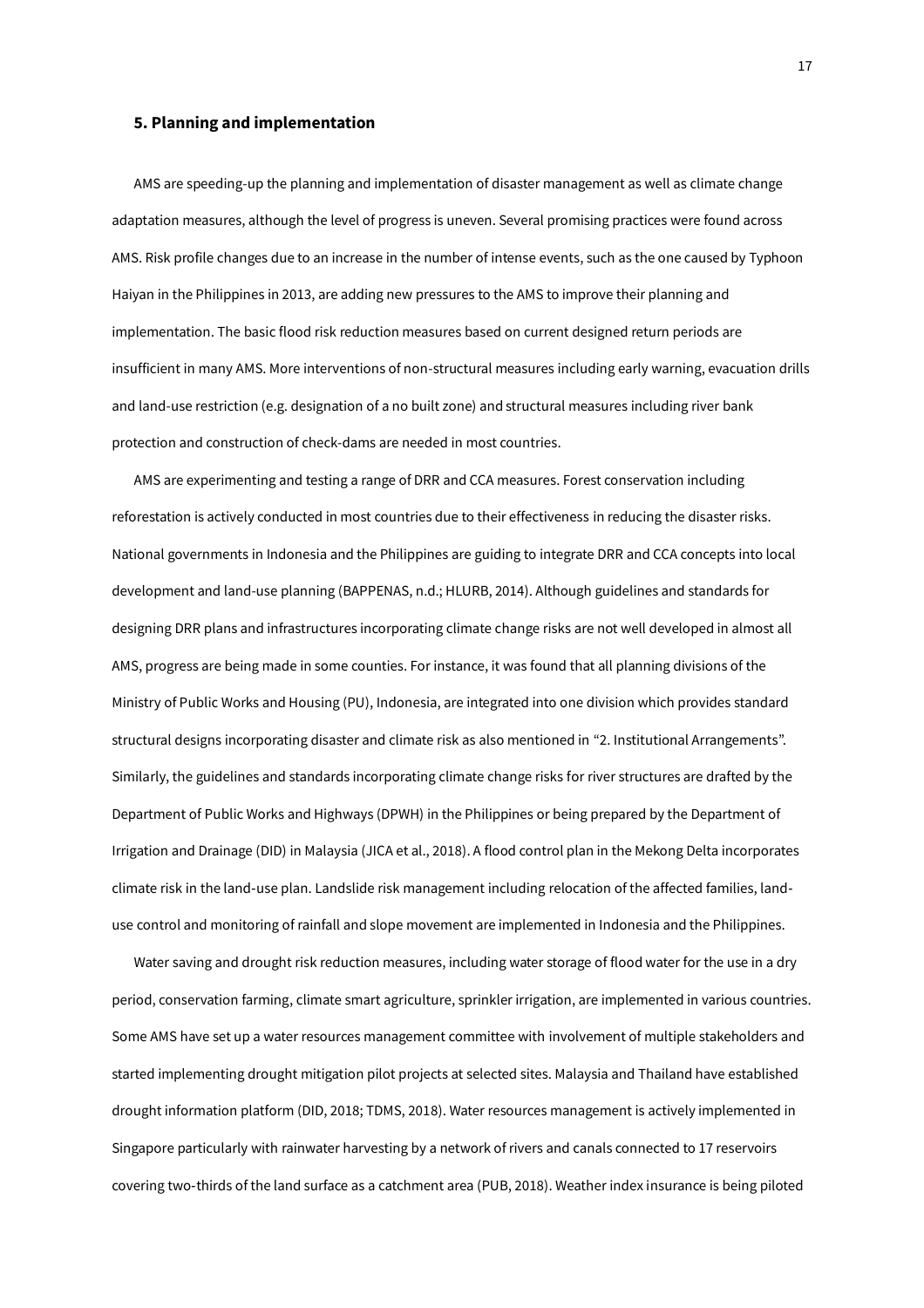in Indonesia, the Philippines and Thailand to hedge climate risk for agriculture (Sompo, 2010; MOA, 2016; PCIC, 2018).

#### **6. Capacity building**

Capacity building activities have been implemented at regional, national and local levels in ASEAN. DRM capacity building is at the core of AADMER and it is done at various levels such as establishment of ASEAN Coordinating Centre for Humanitarian Assistance on disaster management (AHA Centre), trainings for intra-ASEAN capacity building to facilitate the movement of humanitarian assistance within ASEAN, and for building disaster resilient nations and safer communities. Regional collaboration for downscaling from GCMs is being implemented with the involvement of national agencies from Indonesia, Lao PDR and Malaysia (JICA et al., 2018). Formulation of ASEAN Disaster Management Training Institutes Network (ADTRAIN) envisions as a centre of excellence in training and knowledge management in ASEAN.

Disaster risk management training is actively conducted in each country particularly for local communities and schools. The National Development Planning Agency (BAPPENAS) in Indonesia provides two-week training for integrating disaster risk reduction and climate change concepts in local development plans for national and local government officials (ibid). Provision of location-specific weather and rainfall forecast and training of farmers to use it proved to be effective in increasing the crop yields in Indonesia, Myanmar and the Philippines. Disaster-hit or -prone areas often improve their DRR capacities that can be observed from flood warning signs, evacuation centres, and cyclone-proof housing. One such example is management of telemetric rain gauges and extensometers by the communities in landslide risk areas under the supervision of the Regional Disaster Management Agency (BPBD) in Indonesia.

Existing efforts, however, are insufficient to deal with new risks associated with climate change due to high uncertainty of climate projections and lack of standardised guideline for incorporating it as explained in the section of risk assessment. Capacity building in areas such as climate risk assessment and risk mapping is further needed as a first step to design effective risk mitigation measures. As climate change risks are still new, there is a need for efforts for continuous improvement in risk assessment methodologies and risk assessments, and crosslearning between departments and countries in the region, where geographical and social similarity exists in terms of vulnerabilities and capacities.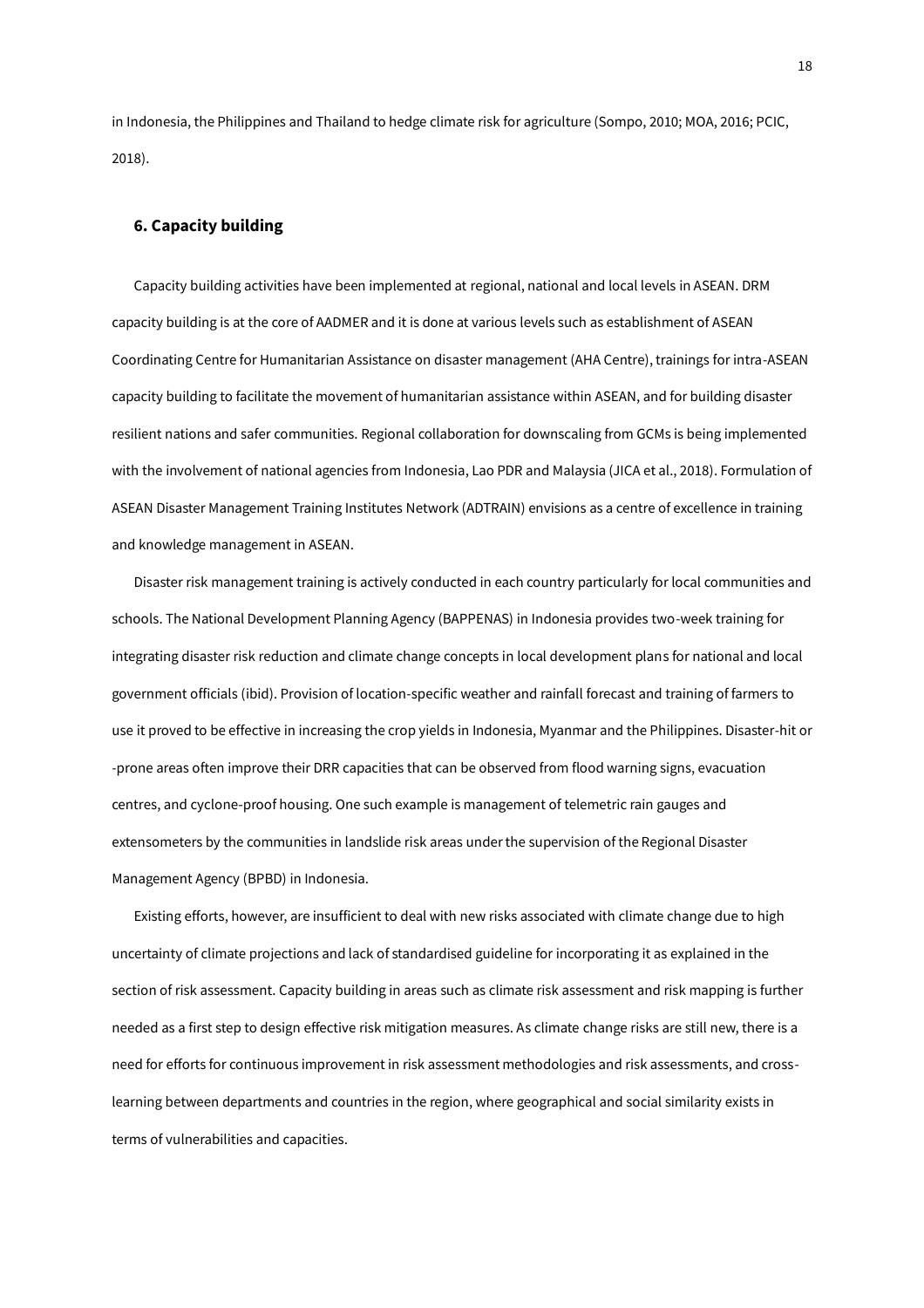#### **Development of a Priority Work Plan for 2020**

In response to these gaps and needs, members of the ACDM Working Group on Prevention & Mitigation agreed to develop a Priority Work Plan for 2020 (PWP 2020) to track the progress of integration of DRR and CCA policies and institutions among AMS. The PWP 2020<sup>2</sup> was developed in a consultative manner with particular focuses on a) capacity building for planning and implementation with a focus on risk assessment and risk mapping by incorporating climate change impacts; and b) integration of DRR and CCA policies through coordination of relevant agencies. The PWP 2020 identified target areas for DRR-CCA integration and spelt out annual activities for the next three years, including stocktaking of capacities in 2018, implementation of case studies and development of training modules in 2019, and development of guidelines and organising training programmes in 2020.

Suppose DRR management cycle consists of five stages, such as institutional and policy development, risk assessment, planning, implementation, and reviewing, like a Plan-Do-Check-Act (PDCA) cycle, the AMS have agreed to limit the PWP 2020 to integrate climate change elements into mainly risk assessment and planning stages as a means of prioritisation as illustrated in Figure 2.



#### **Figure 2: Incorporation of climate change impact in a PDCA cycle for DRR**

 $\overline{a}$ 

<sup>&</sup>lt;sup>2</sup> The full PWP 2020 is available at page 211 in JICA, IGES and CTII. (2018). Project for Strengthening Institutional and Policy Framework on Disaster Risk Reduction (DRR) and Climate Change Adaptation (CCA) Integration: Final Report. Tokyo, Japan: JICA. Available a[t http://open\\_jicareport.jica.go.jp/pdf/12303509.pdf.](http://open_jicareport.jica.go.jp/pdf/12303509.pdf)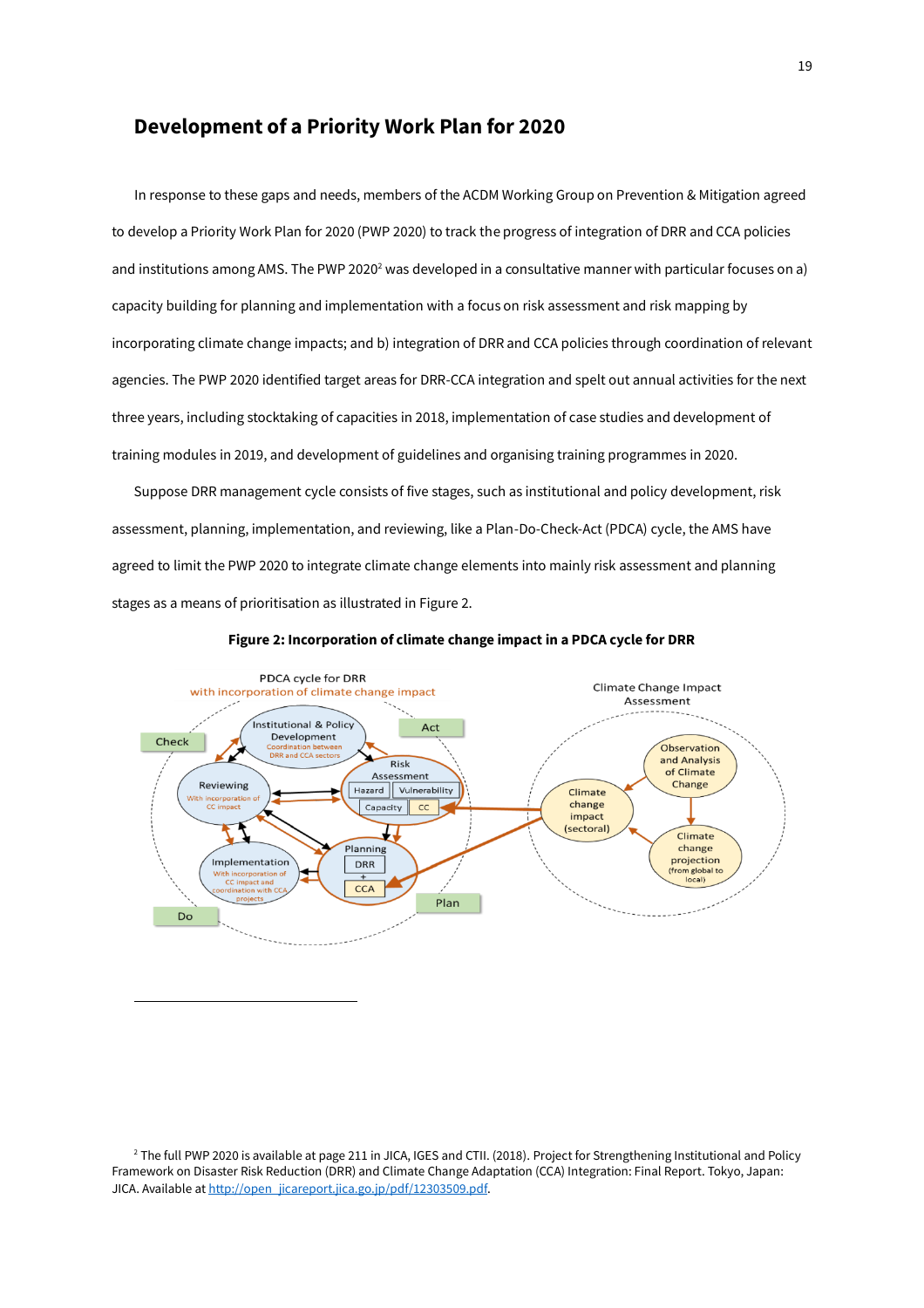Source: (JICA et al., 2018)

PWP 2020 helps ACDM members to continuous monitoring and evaluation of the status of integrating DRR and CCA in the ASEAN region in the years to come. Development of PWP 2020 asks AMS to pursue the integration of DRR and CCA with an agreed timeline and provides them sufficient incentive to develop follow up projects that in turn help achieving it. Each AMS represented by the national project focal point of ACDM will report the progress of PWP2020 to the Working Group on Prevention and Mitigation (WG P&M) annually. The WG P&M plays a pivotal role in coordinating and monitoring the implementation of the PWP 2020, while compiling the progress reports from AMS as a regional report to submit to the annual ACDM meeting as well as the United Nations Office for Disaster Risk Reduction (UNISDR), the secretariat of the SFDRR (See Figure 3). AMS and WG P&M will provide full support to the successful implementation of regional projects and programmes meant for showcasing good practices and facilitating regional cross-learning.





Source: (JICA et al., 2018)

## **Conclusions**

The ASEAN region is highly vulnerable to climate change impacts and safeguarding the developmental

gains made in the region needs sufficient and timely integration of climate change considerations into disaster risk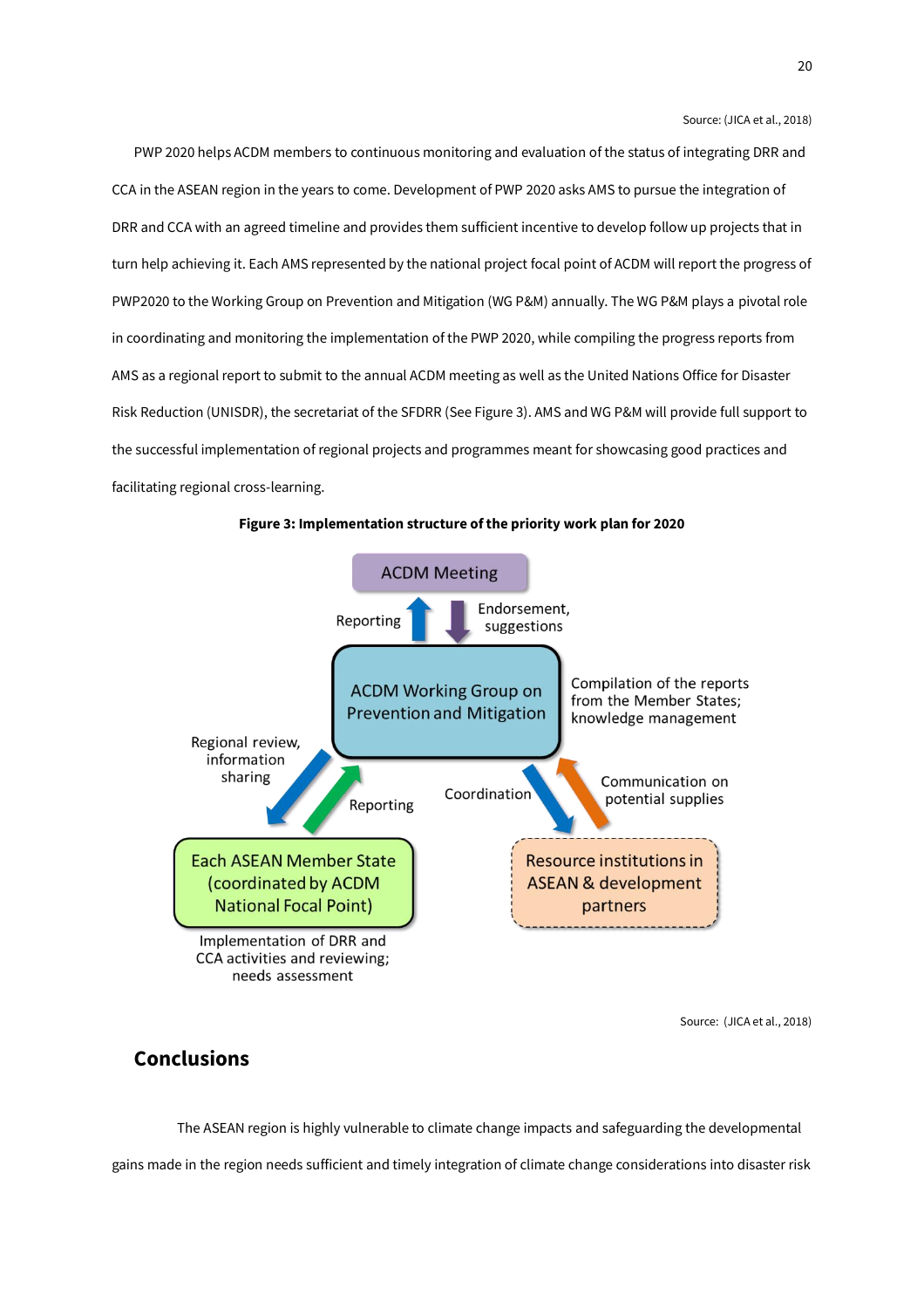reduction initiatives. Global processes such as the SFDRR, the Paris Agreement and the Sustainable Development Goals (SDGs) encourage cross-sectoral coordination and integration of strategies to address the emerging disaster and climate change risks. Similar emphasis on integration and coordination between DRR and CCA can be found in various regional and national processes in the ASEAN. This paper presented a summary of the extent to which DRR and CCA approaches have been coordinated and integrated in the ASEAN region using a six-area framework based on the AADMER Work Programme and the SFDRR.

The ASEAN-regional initiatives such as AADMER and ACDM WG P&M have ushered a host of actions regarding projects and programmes that helped the region to make meaningful progress in improving institutional mechanisms. The assessment revealed that the ASEAN region has made a good beginning in the direction of integrating DRR and CCA. One of the main findings of the study was that institutional arrangement regarding policy formulation and organisational setup from national to subnational levels for DRR and CCA has been well developed in each country. Similarly, institutional mechanisms and policy measures are rapidly improving to accommodate cross-sectoral coordination and cooperation necessary across the region; however the reflection of these efforts in terms of actual implementation is rather slow primarily due to the incomplete development of such coordination systems. Coordination between the national disaster management office (NDMO) and those responsible for planning and implementation of disaster risk reduction and climate change adaptation measures is limited in many countries. For example, integrated river basin management for flood and drought risk management through coordination of relevant agencies and multiple local governments from upstream to downstream is still at a nascent stage in many countries. The level of risk assessment with and without climate change projection and the capacity to incorporate it in the national and local development plans vary widely from country to country.

The region still has a vast ground to cover in several areas for DRR-CCA integration. Some of the important areas include developing sufficient technical capacities to downscale climate change projections with incorporation of risk and vulnerability assessments; promotion of spatial planning and area-based approaches such as integrated river basin approaches, river management, coastal management; and developing guidelines and standards that help to mainstream CCA into DRR activities. The region also needs to scale up the good practices that have been championed in various areas of DRR and CCA by addressing the capacity constraints the region is facing.

In response to these challenges, a Priority Work Plan for 2020 was developed to stocktake each country's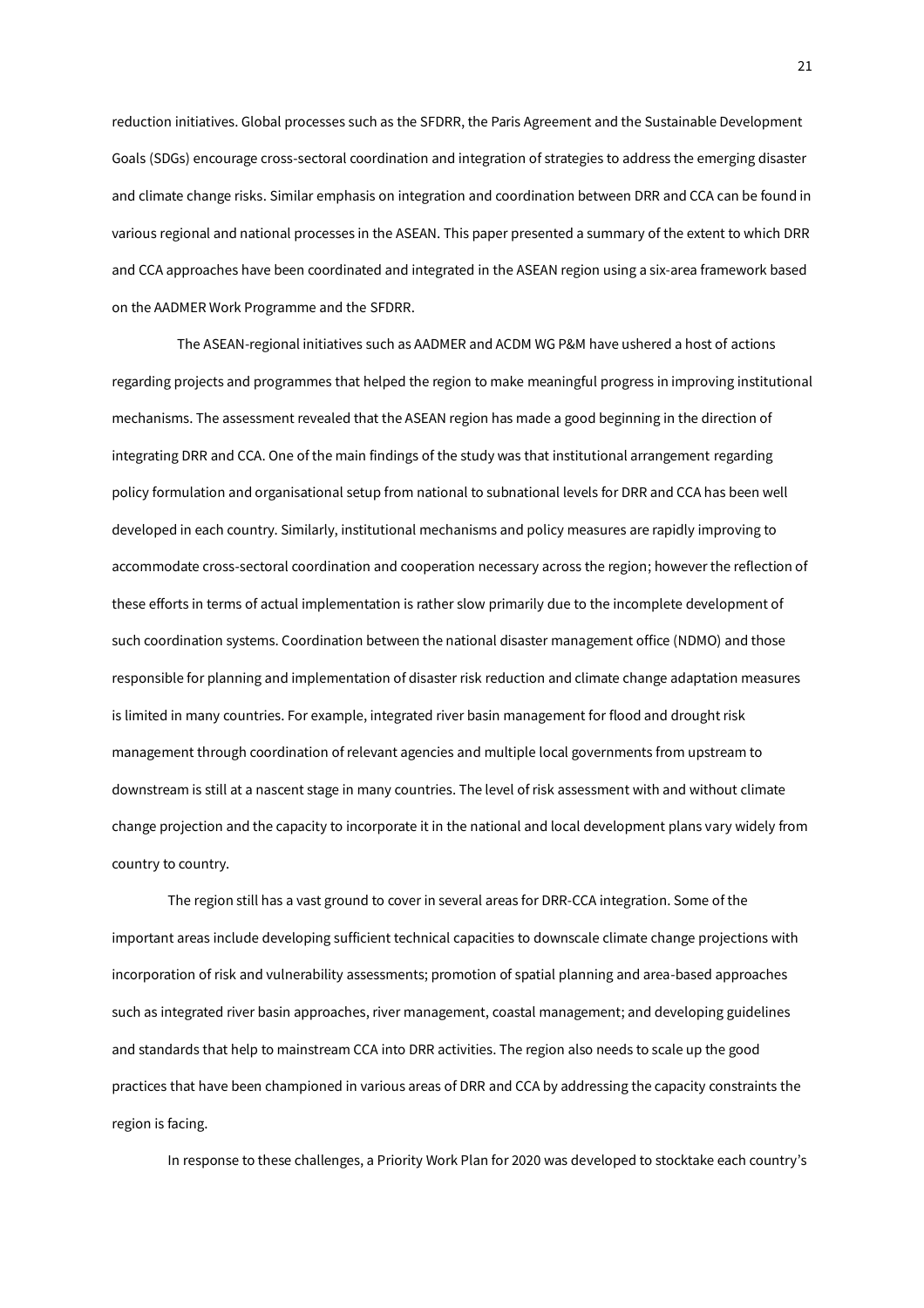status and progress and share among countries for cross- learning. The advantage of the ASEAN region is its vast collection of DRR and CCA measures, in terms of policies, institutional setup, risk assessment, planning and implementation, under different geographical and climate background and development stages that provides various kinds of lessons catering for each demand. Various initiatives taken by the ASEAN, discussed in this paper, are worth monitoring in that sense and the role of ACDM WG P&M as a facilitator of learning across the region is highly important to enhance risk reduction in the region.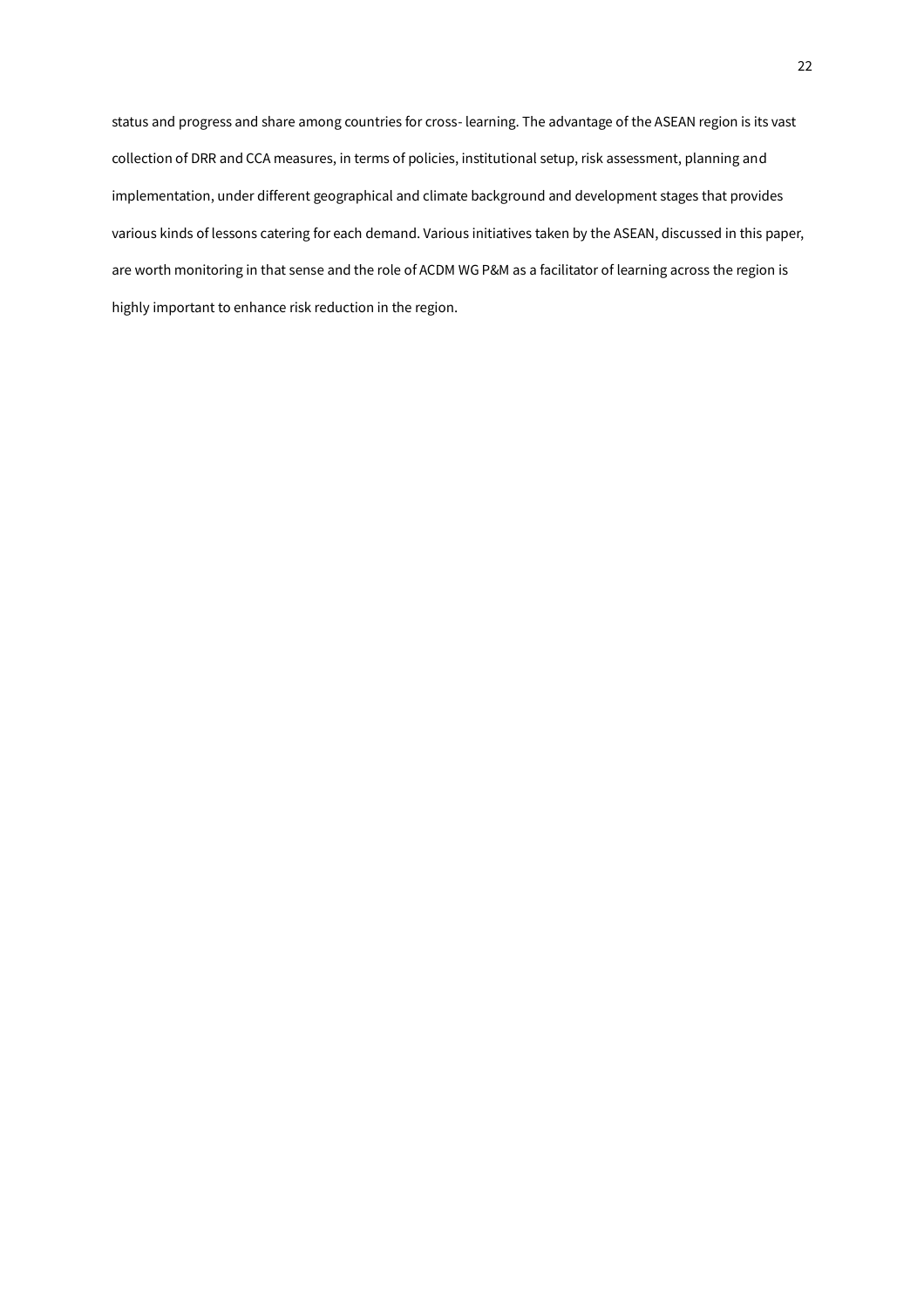# **Bibliography**

- ADB. 2016. *River Basin Management Planning in Indonesia: Policy and Practice*. Asian Development Bank, Manila, the Philippines.
- ADB. 2016. *River basin management planning in Indonesia: Policy and practice*. Asian Development Bank: Manila, The Philippines[. https://www.adb.org/publications/river-basin-management-planning-indonesia,](https://www.adb.org/publications/river-basin-management-planning-indonesia) cited on 16 Feb 2019
- Amaratunga, D., Malalgoda, C., Haigh, R., Panda, A., Rahayu, H. 2018. Sound practices of disaster risk reduction at local level. *Procedia Engineering*, 212: 1163-1170
- ASEAN. 2013. *Strategies and priorities for AADMER Work Programme Phase 2 (2013-2015).* ASEAN, Jakarta, Indonesia.
- ASEAN. 2014. ASEAN Agreement on Disaster Management and Emergency Response. [http://agreement.asean.org/media/download/20140119170000.pdf,](http://agreement.asean.org/media/download/20140119170000.pdf) cited on 16 Feb 2019
- ASEAN. 2015. *ASEAN Summit, April 26-28, Kuala Lumpur, Malaysia*. Retrieved from ASEAN. ASEAN Secretariat, Jakarta, Indonesia. Available a[t http://asean.org/asean/asean-structure/asean](http://asean.org/asean/asean-structure/asean-summit/#bb8d90f6623a980d9)[summit/#bb8d90f6623a980d9](http://asean.org/asean/asean-structure/asean-summit/#bb8d90f6623a980d9)
- ASEAN. 2017. ASEAN cooperation on climate change[. https://environment.asean.org/asean-working-group-on](https://environment.asean.org/asean-working-group-on-climate-change/)[climate-change/,](https://environment.asean.org/asean-working-group-on-climate-change/) cited on 15 Feb 2019
- BAPPENAS. N.d. *Integration of CCA – DRR programmes into national and sub-national development planning (in Bhasha)*. Kementerian Perencanaan Pembangunan Nasional/ Badan Perencanaan Pembangunan Nasional (BAPPENAS)/ Ministry of National Development Planning/National Development Planning Agency, Indonesia.
- Begum, R. A., Sarkar, S.K., Jaafar, A. H. and Pereira, J.J. 2014. Towards conceptual frameworks for linking disaster risk reduction and climate change adaptation. *International Journal of Disaster Risk Reduction*, DOI: 10.1016/j.ijdrr.2014.10.011
- Benson, C. 2009. *Mainstreaming disaster risk reduction into development: Challenges and experiences in the Philippines*. Provention Consortium and IFRC.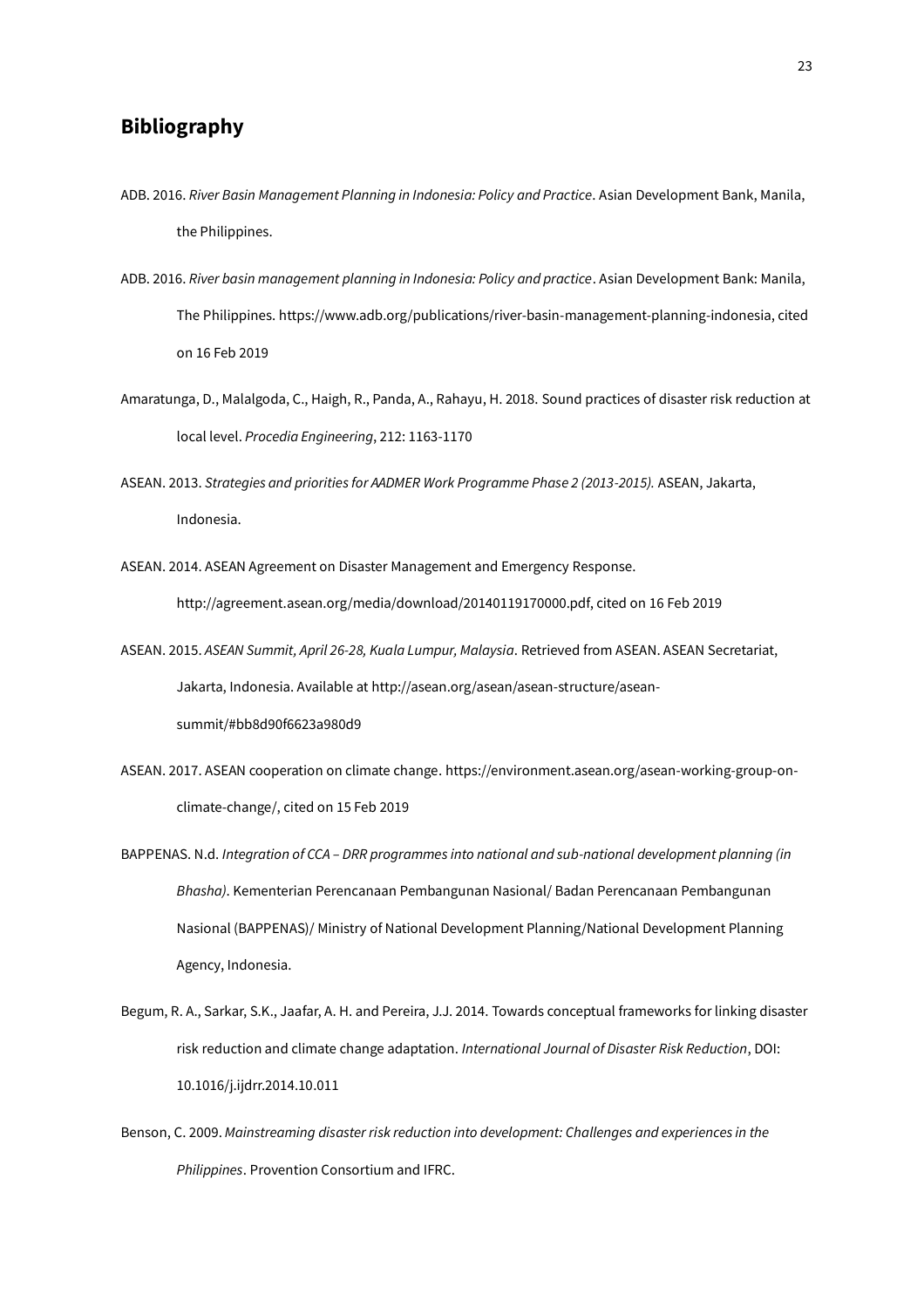[https://www.preventionweb.net/files/8700\\_8700mainstreamingphilippines1.pdf,](https://www.preventionweb.net/files/8700_8700mainstreamingphilippines1.pdf) cited on 16 Feb 2019

Chmutina, K., Jigyasu, R. and Bosher, L., 2016. *Integrating disaster risk reduction and climate change adaptation into the built environment*. IN: Proceedings of the International Conference on Building Resilience, Auckland, New Zealand, 7 - 9 September 2016

COA. 2014. *Assessment of Disaster Risk Reduction and Management.* Commission on Audit. 2014. The Philippines

- Currian, P., Silva, C., and Walle, B.V. 2007. Open source software for disaster management. *Communications of the ACM*, 50 (3): 61-65
- Department of Climate Change. 2014. *Climate Change Action Plan*. Department of Climate Change, National Council for Sustainable Development, Government of the Kingdom of Cambodia, Phnom Penh, Cambodia.
- DID. 2018. *INFOKEMARAU- The drought information website*, Department of Irrigation and Drainage, Ministry of Natural Resources and Environment, Malaysia[, http://infokemarau.water.gov.my/,](http://infokemarau.water.gov.my/) cited on August 13, 2018
- DILG. 2016. *Climate change expenditure tagging for local governments.* DILG, CCC, AusAid, and DBM: Manila, The Philippines
- DOA. 2018. *The Philippine Crop Insurance Corporation*. Department of Agriculture (DOA)[, http://pcic.gov.ph/,](http://pcic.gov.ph/) cited on August 13, 2018
- Forino, G., J. Meding and G.J.Brewer. 2015. A conceptual governance framework for climate change adaptation and disaster risk reduction integration. *International Journal of Disaster Risk Science*, 6 (4): 372-384
- Gero, A., Meheux, K., Dominey-Howes, D. 2011. Integrating disaster risk reduction and climate change adaptation in the Pacific. *Climate and Development*, 3(4): 310-327
- Higgins, P.A.T., and Steinbuck, J.V. 2014. A conceptual tool for climate change risk assessment. *Earth Interactions*, 18: 1-15
- HLURB. 2014. *The Comprehensive Land Use Plan (CLUP) Guidebook 2013-2014*. Housing and Land Use Regulatory Board, the Philippines

[http://www.ndrrmc.gov.ph/attachments/article/1638/NDRRMC-and-CCC-memo.pdf,](http://www.ndrrmc.gov.ph/attachments/article/1638/NDRRMC-and-CCC-memo.pdf) cited on 16 Feb 2019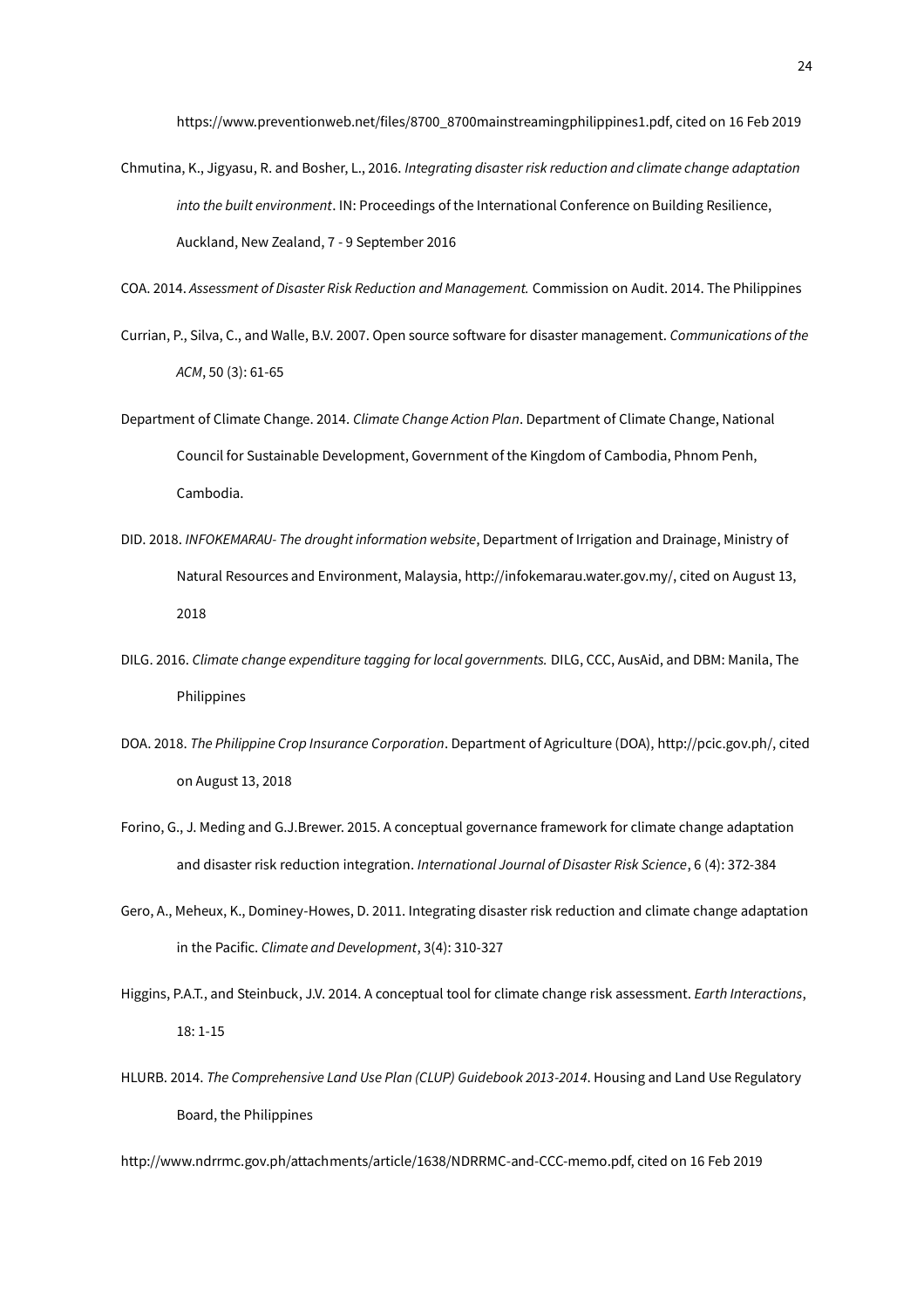- ICCTF. 2017. Annual Report 2017. *Indonesia Climate Change Trust Fund.* National Development Planning Agency, Jakarta, Indonesia.
- JICA, IGES, and CTII. 2018. *Project for Strengthening Institutional and Policy Framework on Disaster Risk Reduction (DRR) and Climate Change Adaptation (CCA) Integration: Final Report*. JICA, Tokyo, Japan.
- Kellett, J., Caravani, A., and Pichon, F. 2014. *Financing disaster risk reduction: Towards a coherent and comprehensive approach*. London, United Kingdom: ODI.
- Leitner, M., Schmidt, A., Laurenco, T.C., Prtusch, A., Liehr, C., Pulquiro, M., Steenbergen, M. and Schipper, L. 2018. *Draft guidelines to strengthen CCA and DRR institutional coordination and capacities*. PLACARD. [https://www.placard-network.eu/wp-content/PDFs/PLACARD-Insitutional-strengthening.pdf,](https://www.placard-network.eu/wp-content/PDFs/PLACARD-Insitutional-strengthening.pdf) cited on 15 Feb 2019
- Ministry of Planning and Investment. 2016. *8th Five-Year National Socio Economic Development Plan (2016-2020)*. Ministry of Planning and Investment, Government of Vietnam. Vientiane, Vietnam.
- Mitchell, T. and Aalst, M. V. 2008. *Convergence of disaster risk reduction and climate change adaptation*. DFID, London, UK.
- MOA. 2016. *Guidelines for rice farming insurance premium aid (in Bhasha)*. Ministry of Agriculture, Indonesia
- National Development Planning Agency. 2013. *National Action Plan for Climate Change Adaptation (RAN-API): Synthesis Report*. National Development Planning Agency, Jakarta, Republic of Indonesia.
- National Economic and Development Authority. 2017. *Philippine Development Plan 2017-2022. National Economic and Development Authority*. Government of the Philippines, Pasig City, Philippines.
- NDRRMC. 2011. *National Disaster Risk Reduction and Management Plan (NDRRMP) 2011*‐*2028*. Office of Civil Defence, Government of the Philippines: Manila, The Philippines.

[http://www.ndrrmc.gov.ph/attachments/article/41/NDRRM\\_Plan\\_2011-2028.pdf,](http://www.ndrrmc.gov.ph/attachments/article/41/NDRRM_Plan_2011-2028.pdf) cited on 15 Feb 2019

- NDRRMC. 2015. *National Disaster Preparedness Law 2015-2028*. National Disaster Risk Reduction and Management Council, the Government of the Philippines, Manila, the Philippines.
- NDRRMC. 2018. *Memorandum of understanding between national disaster risk reduction and management council and climate change commission for collaboration program on Philippine climate risk reduction*. NDRRMC: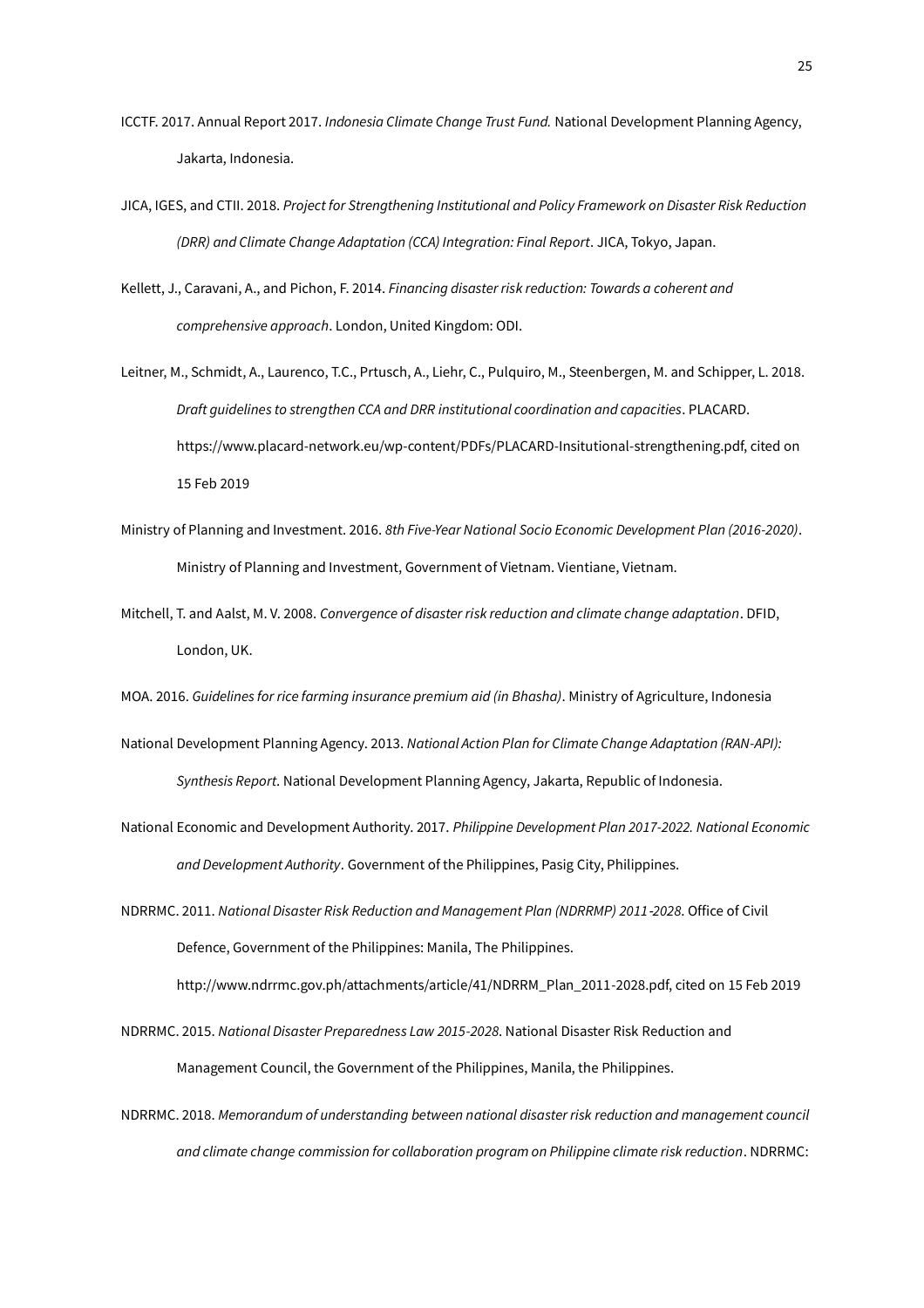Manila, The Philippines.

- OECD. 2009. *Integrating climate change adaptation into development cooperation. Policy Guidance*. OECD: Paris, France[. http://www.oecd.org/env/cc/44887764.pdf,](http://www.oecd.org/env/cc/44887764.pdf) cited on 16 Feb 2019
- OECD. 2013. *Development results: An overview of results measurement and management*. OECD: Paris, France
- PUB. 2018. *Singapore Water Story*. The Public Utilities Board (PUB),

[https://www.pub.gov.sg/watersupply/singaporewaterstory,](https://www.pub.gov.sg/watersupply/singaporewaterstory) cited on August 13, 2018

Rego, L. 2012. Linking DRR and CCA in policy, programming and institutional partnerships. [https://www.preventionweb.net/posthfa/dialogue/discussion/22/linking-drr-and-cca-in-policy](https://www.preventionweb.net/posthfa/dialogue/discussion/22/linking-drr-and-cca-in-policy-programming-and-institutional-partnership/p1)[programming-and-institutional-partnership/p1,](https://www.preventionweb.net/posthfa/dialogue/discussion/22/linking-drr-and-cca-in-policy-programming-and-institutional-partnership/p1) cited 15 Feb 2019

- Socialist Republic of Vietnam. 2013. *Order No. 07/2013/L-CTN of June 28, 2013, on the Promulgation of Law on Natural Disaster Prevention and Control*. Vientiane, Socialist Republic of Vietnam.
- Sompo. 2010. *Weather Index Insurance Launched for Drought Risk in Northeast Thailand: Provision of adaptation measure for climate change utilizing insurance*, Sompo Insurance Japan[, http://www.sompo](http://www.sompo-hd.com/~/media/SJcms/english/news/2010/20100125_1.pdf)[hd.com/~/media/SJcms/english/news/2010/20100125\\_1.pdf,](http://www.sompo-hd.com/~/media/SJcms/english/news/2010/20100125_1.pdf) cited on August 13, 2018

TDMS. 2018. *Thailand Drought Monitoring System.* GISTDA, [http://drought.gistda.or.th/,](http://drought.gistda.or.th/) cited on August 13, 2018

- Thuy, P.T., Bennett, K., Phuong, V.T., Brunner, J., Dung, L.N., Tien, N.D. 2013. *Payments for forest environmental services in Vietnam: From policy to practice*. Occasional Paper 93. CIFOR, Bogor, Indonesia.
- UNDP and IFRC. 2014. *Effective law and regulation for disaster risk reduction: A multi-country report*. Summary. UNDP and IFRC: New York, USA.

[https://www.undp.org/content/dam/undp/library/crisis%20prevention/UNDP\\_IFRC\\_CPR\\_DRRLaw\\_su](https://www.undp.org/content/dam/undp/library/crisis%20prevention/UNDP_IFRC_CPR_DRRLaw_summary_final.pdf) [mmary\\_final.pdf,](https://www.undp.org/content/dam/undp/library/crisis%20prevention/UNDP_IFRC_CPR_DRRLaw_summary_final.pdf) cited on 15 Feb 2019

UNDP. 2010. *Disaster risk assessment*. New York, USA: UNDP

UNISDR. 2007. Disaster risk reduction tools and methods for climate change adaptation. Inter-Agency Task Force on Climate Change and Disaster Risk Reduction. UNISDR.

[https://www.unisdr.org/files/5654\\_DRRtoolsCCAUNFCC.pdf,](https://www.unisdr.org/files/5654_DRRtoolsCCAUNFCC.pdf) cited on 17 Feb 2019

UNISDR. 2012. *Disaster risk reduction and climate change adaptation in the Pacific. An institutional and policy*